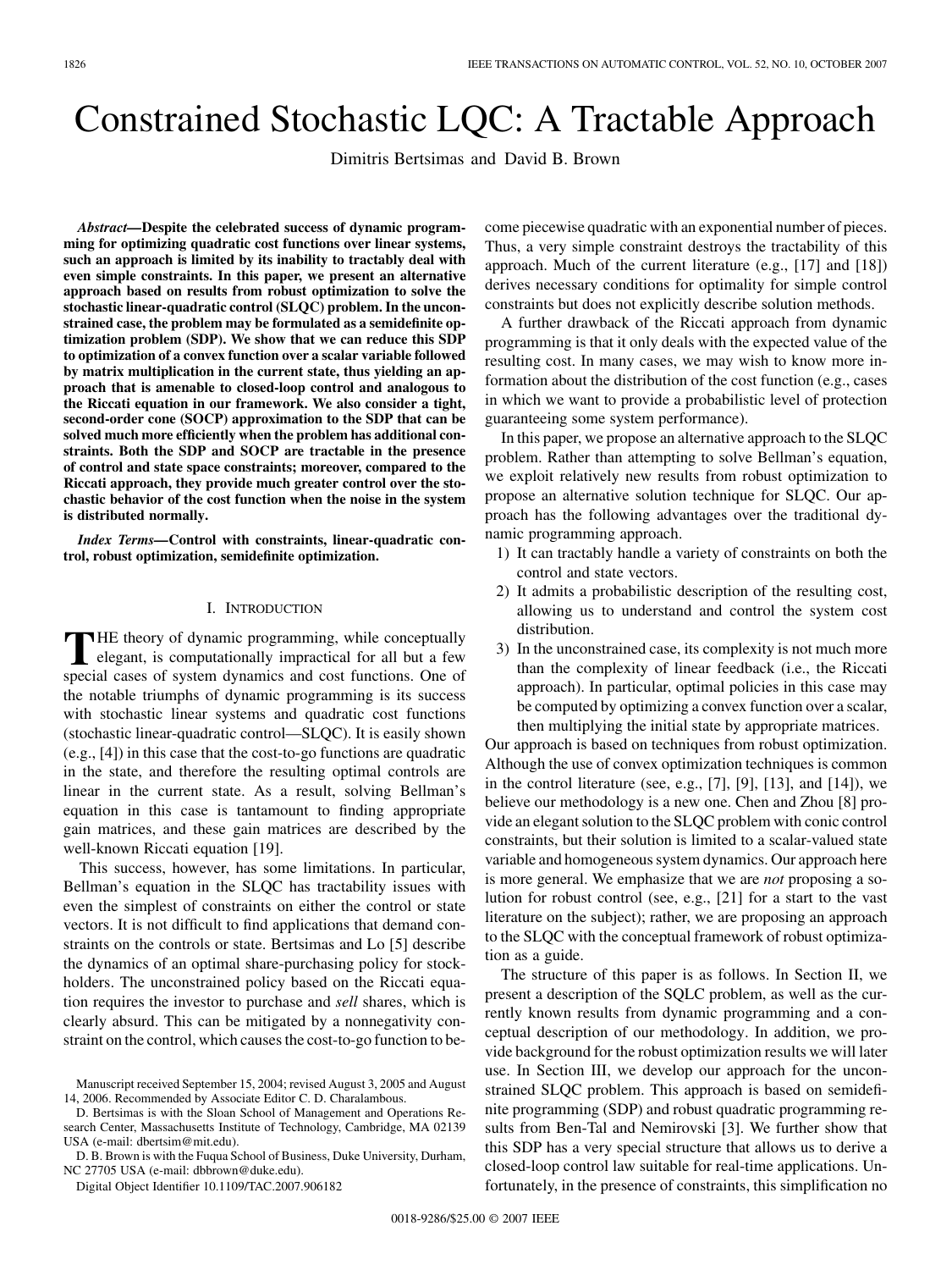longer applies, and the complexity of solving the SDP is impractical in a closed-loop setting. This motivates us to simplify the SDP, which we do in Section IV. Here we use recent results from robust conic optimization developed by Bertsimas and Sim [6] to develop a tight SOCP approximation that is far easier to solve. We then show in Section V how this approach admits various constraints and performance guarantees. These constraints may be deterministic constraints on the control or probabilistic guarantees on the state and objective function. In Section VI, we show that a particular model for imperfect state information fits into the framework already developed, and in Section VII, we provide computational results. Section VIII concludes this paper.

#### II. PROBLEM STATEMENT AND PRELIMINARIES

Throughout this paper, we will work with discrete-time stochastic linear systems of the form

$$
\boldsymbol{x}_{k+1} = \boldsymbol{A}_k \boldsymbol{x}_k + \boldsymbol{B}_k \boldsymbol{u}_k + \boldsymbol{C}_k \boldsymbol{w}_k, \quad k = 0, \dots, N - 1 \quad (1)
$$

where  $x_k \in \mathbb{R}^{n_x}$  is a state vector,  $u_k \in \mathbb{R}^{n_u}$  is a control vector, and  $w_k \in \mathbb{R}^{n_w}$  is a disturbance vector (an unknown quantity). We assume throughout that the matrices  $A_k \in \mathbb{R}^{n_x \times n_x}, B_k \in$  $\mathbb{R}^{n_x \times n_u}$ , and  $C_k \in \mathbb{R}^{n_x \times n_w}$  are known exactly.

It is desired to control the system in question in a way that keeps the cost function

$$
J(\boldsymbol{x}_0, \boldsymbol{u}, \boldsymbol{w}) = \sum_{k=1}^N (\boldsymbol{x}_k^T \boldsymbol{Q}_k \boldsymbol{x}_k + 2 \boldsymbol{q}_k^T \boldsymbol{x}_k) + \sum_{k=0}^{N-1} (\boldsymbol{u}_k^T \boldsymbol{R}_k \boldsymbol{u}_k + 2 \boldsymbol{r}_k^T \boldsymbol{u}_k)
$$
(2)

as small as possible. Here we will assume  $Q_k \succeq 0$ ,  $R_k \succ 0$ , and, again, that the data  $\mathbf{Q}_k$ ,  $\mathbf{q}_k$ ,  $\mathbf{R}_k$ , and  $\mathbf{r}_k$ , are known exactly. We are also using the shorthand  $\boldsymbol{u}$  and  $\boldsymbol{w}$  to denote the entire vector of controls and disturbances, i.e.,

$$
\mathbf{u}^T = \begin{bmatrix} \mathbf{u}_0^T & \mathbf{u}_1^T & \cdots & \mathbf{u}_{N-1}^T \end{bmatrix} \tag{3}
$$

$$
\mathbf{w}^T = \begin{bmatrix} \mathbf{w}_0^T & \mathbf{w}_1^T & \cdots & \mathbf{w}_{N-1}^T \end{bmatrix} . \tag{4}
$$

Finally, our convention will be for the system to be in some initial state  $x_0$ . Unless otherwise stated, we assume this initial state is also known exactly.

Note that (2) is an uncertain quantity, as it depends on the realization of  $w$ , which is unknown. Most approaches assume  $w$ is a random variable possessing some distributional properties and proceed to minimize (2) in an expected value sense. We now survey the traditional approach to this problem.

#### *A. The Traditional Approach: Bellman's Recursion*

The dynamic programming approach requires a few distributional assumptions on the disturbance vectors. Typically, it is assumed that the  $w_k$  are independent, and independent of both  $x_k$ and  $u_k$ . Moreover, we have  $\mathbb{E}[w_k] = 0$ , and  $w_k$  has finite second moment. For this derivation, we will assume  $q_k = 0, r_k = 0$ , and  $C_k = I$  for ease of notation, but the result holds more generally after some simple manipulations. Modifications of some of the distributional assumptions (such as nonzero mean, correlations) are also possible, but we do not detail them here.

The literature on this subject is vast, and the problem is well understood. The main result is that the expected cost-to-go functions  $J_k(\boldsymbol{x}_k)$  defined by

$$
J_N(\boldsymbol{x}_N) = \boldsymbol{x}_N^T \boldsymbol{Q}_N \boldsymbol{x}_N J_k(\boldsymbol{x}_k) = \boldsymbol{x}_k^T \boldsymbol{Q}_k \boldsymbol{x}_k + \min_{\boldsymbol{u}_k} \mathbb{E}[\boldsymbol{u}_k^T \boldsymbol{R}_k \boldsymbol{u}_k + J_{k+1}(\boldsymbol{A}_k \boldsymbol{x}_k + \boldsymbol{B}_k \boldsymbol{u}_k + \boldsymbol{w}_k)]
$$
(5)

are quadratic in the state  $x_k$ . Thus, it follows that the optimal policy is *linear* in the current state. In particular, one can show (see, e.g., [4]) that the optimal control  $u_k^*$  is given by

$$
\boldsymbol{u}^*_k = \boldsymbol{L}_k \boldsymbol{x}_k
$$

where  $L_k = -(B_k^T K_{k+1} B_k + R_k)^{-1} B_k^T K_{k+1} A_k$  and  $K_k$ are symmetric, positive semidefinite matrices computed recursively. The fact that the recursion given in (5) works so well (from a complexity standpoint) is quite particular to the case of linear systems and quadratic costs. For more arbitrary systems or cost functions such an approach is, in general, intractable.

A more troubling difficulty, however, is that even with the same system and cost function, this approach explodes computationally with ostensibly simple constraints, such as  $u_k \geq 0$ . For instance, the cost-to-go function (5) in this case becomes piecewise quadratic with an exponential (in  $N$ ) number of pieces.

Of course, one way to suboptimally handle this issue is to apply Lagrangian duality techniques to the constraints. For example, in the case of quadratic constraints on the control vectors, i.e.,  $\mathbf{u}_k^T \mathbf{P}_k \mathbf{u}_k \leq \rho_k^2$ , one may relax the constraints and then maximize over a dual vector  $\boldsymbol{p}$ . In particular, the cost-to-go functions now have the form

$$
J_N(\boldsymbol{x}_N) = \boldsymbol{x}_N^T \boldsymbol{Q}_N \boldsymbol{x}_N J_k(\boldsymbol{x}_k) = \max_{p_k > 0} f_k(p_k, \boldsymbol{x}_k)
$$
(6)

where the dual functions  $f_k(p_k, x_k)$  have the form

$$
f_k(p_k, \boldsymbol{x}_k) = \boldsymbol{x}^T \boldsymbol{Q}_k \boldsymbol{x}_k + \min_{\boldsymbol{u}_k} \mathbb{E} \big[ \boldsymbol{u}_k^T \boldsymbol{R}_k \boldsymbol{u}_k + p_k \left( \rho_k^2 - \boldsymbol{u}_k^T \boldsymbol{P}_k \boldsymbol{u}_k \right) \\ + J_{k+1} (\boldsymbol{A}_k \boldsymbol{x}_k + \boldsymbol{B}_k \boldsymbol{u}_k + \boldsymbol{w}_k) \big].
$$

From here, one approach to solving (6) suboptimally is to select a priori a dual vector  $\boldsymbol{p}$  and then apply the Riccati equation as usual. An optimal solution, however, relies on computation of the optimal dual vector  $p^*$ , which, in general, is difficult and destroys the quadratic form of the cost-to-go functions.

Thus, the traditional, dynamic programming approach can be solved very rapidly with linear feedback in the unconstrained case but becomes, for large-scale problems, impossible to solve optimally when the constraints are included. This is a very unfavorable property of the DP approach, and it is in direct contrast to the field of convex optimization, whose problem instances are quite robust (in terms of complexity) to perturbations in the constraint structure. Our approach, which we now detail, will leverage this useful property of convex optimization.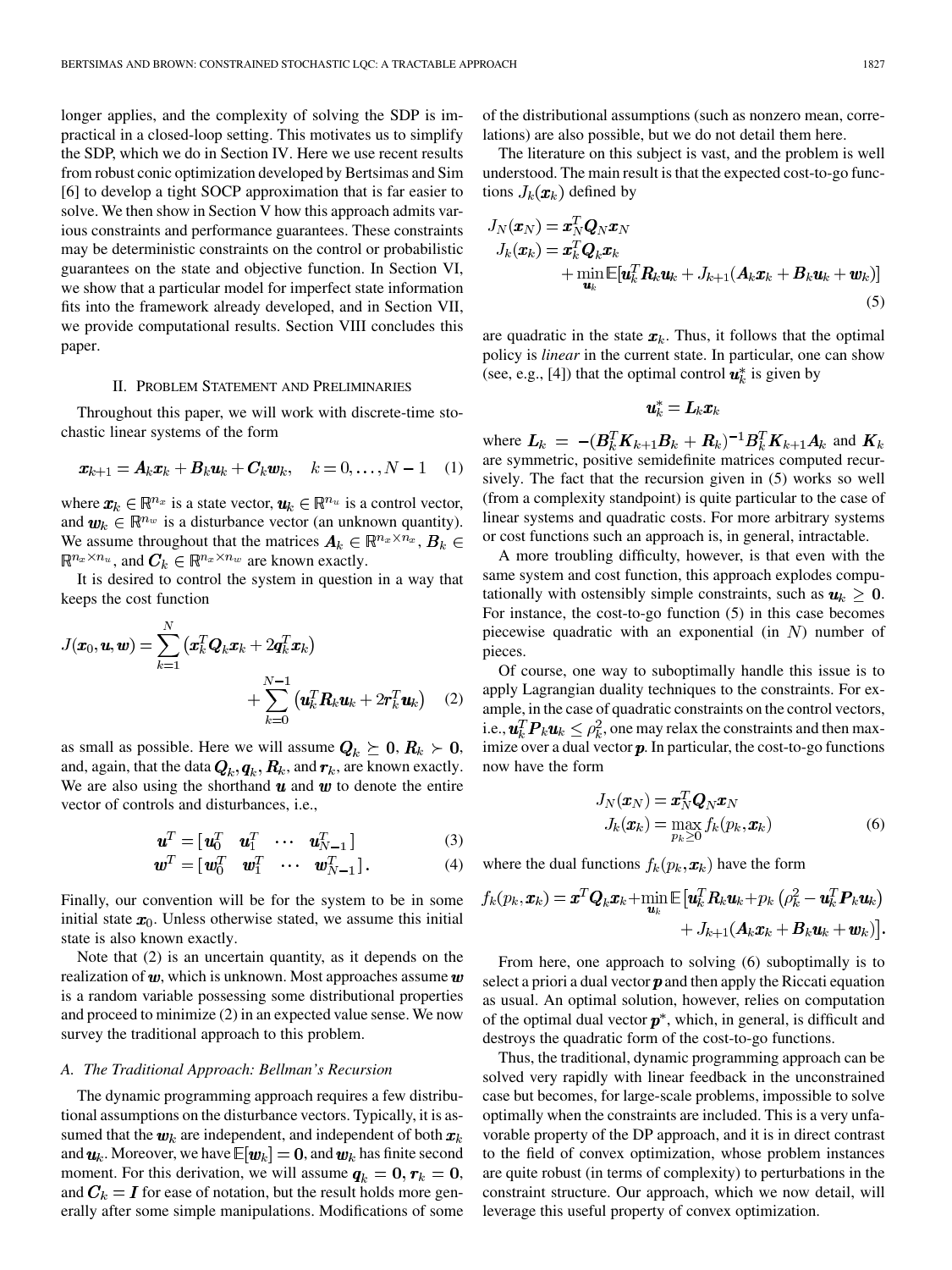# *B. A Tractable Approach: Overview*

The traditional approach above is not amenable to problem changes such as the addition of constraints for two primary reasons.

- 1) *Complexity of distributional calculations.* Computing the expectation in (5), except for very special cases, is cumbersome computationally.
- 2) *Intractability of Bellman's recursion.* The recursion in (5) requires us, when computing the current control, to have advance knowledge of *all future controls for all possible future states,* even states that are extraordinarily improbable. While this recursion is an elegant idea conceptually, it is not well suited to computation because the number of possible future states grows so rapidly with problem size.

We propose the following approach, which circumvents these difficulties.

- a) Given our current state  $x_0$  and problem data, we consider the entire control and disturbance vectors  $\mathbf{u} \in \mathbb{R}^{N \cdot n_u}, \mathbf{w} \in \mathbb{R}^{N \cdot n_w}$ , respectively, as in (3) and (4).
- b) We do not assume a particular distribution for  $w$ . Assume only that  $w$  belongs within some "reasonable" uncertainty set. In particular, assume  $w$  belongs to some norm-bounded set

$$
\mathcal{W}_{\gamma} = \{\mathbf{w} | \|\mathbf{w}\|_2 \leq \gamma\} \tag{7}
$$

parameterized by  $\gamma \geq 0.1$ 

c) Discard the notion of Bellman's recursion. Instead, do the best we can for all possible disturbances within  $W_{\gamma}$ . That is, rather than computing controls for *every* possible state realization, we simply choose a control vector for the remaining stages that performs best for the most pessimistic disturbance within this "reasonable" uncertainty set. Specifically, we search for an optimal control  $u^*$  to the problem

$$
\min_{\boldsymbol{u}\in\mathbb{R}^{N\cdot n_u}}\max_{\boldsymbol{w}\in\mathcal{W}_{\gamma}}J(\boldsymbol{x}_0,\boldsymbol{u},\boldsymbol{w}).
$$
\n(8)

Of course, this brings up the issue of open-loop versus closedloop control. At first glance, this approach appears to be an open-loop method only. We can, however, compute a solution  $u^*$  to (8), take the first  $n_u$  components, and apply this as the current control. After a new state observation, we can repeat the calculation in (8) with the updated problem data (most of this updating can be done offline). The only issue is that the routine for solving (8) be computationally simple enough for the application at hand. The complexity of these solution procedures will indeed be a central issue for much of the remaining discussion.

Note that the model in (8) is similar in spirit to the approach of  $H^\infty$  control (e.g., [2]) in that it is worst case over a deterministic uncertainty set. In contrast to  $H^{\infty}$  control, however, our methodology explicitly relies on new results in robust optimization. In particular, our approach has the following properties.

- It is tractable, even in the presence of control and statespace constraints.
- We solve a *deterministic* problem (8) to compute an optimal solution  $\mathbf{u}^*_{\gamma}$ . Thus far, we have not discussed probability in any way. Nonetheless, our approach is amenable to examining how good  $\mathbf{u}^*_{\gamma}$  is when the disturbances  $\mathbf{w}_k$ , rather being chosen in an adversarial manner from an ellipsoid, instead obey a probability distribution. We show in Theorem 8 that under normality for  $w_k$ , the solution  $u^*_{\gamma}$  satisfies very strong probabilistic guarantees. In other words, when nature gives rise to disturbances that are bounded, we solve the problem optimally. When, on the other hand, nature gives rise to disturbances that do not satisfy  $||w|| < \gamma$ , we still show strong probabilistic guarantees on the performance of  $u^*_{\gamma}$ .
- In the unconstrained case, it yields an efficient control law that is linear in the current state after a simple, scalar optimization procedure. In addition, for  $\gamma = 0$ , we recover the traditional (Riccati) solution, whereas, for  $\gamma > 0$ , we have a family of increasingly conservative approaches.

To solve (8), we will utilize a number of results from robust optimization, which we now describe.

# *C. Results From Robust Quadratic Optimization Over Ellipsoids*

We will leverage some robust quadratic programming results popularized by Ben-Tal and Nemirovski [3]. In particular, they consider the conic quadratic constraint

$$
\|\mathbf{A}\mathbf{x} + \mathbf{b}\|_2 \leq \mathbf{c}^T \mathbf{x} + d
$$

when the data  $(A, b, c, d)$  are uncertain and known only to belong to some bounded uncertainty set  $U$ . The goal of robust quadratic programming is to optimize over the set of all  $x$  such that the constraint holds for all possible values of the data within the set  $U$ . In other words, we desire to find x such that

$$
||A\boldsymbol{x} + \boldsymbol{b}||_2 \leq \boldsymbol{c}^T \boldsymbol{x} + d \qquad \forall (\boldsymbol{A}, \boldsymbol{b}, \boldsymbol{c}, d) \in \mathcal{U}.
$$

Ben-Tal and Nemirovski show that in the case of an ellipsoidal uncertainty set, the problem of optimizing over an uncertain conic quadratic inequality may be solved tractably using semidefinite programming. This turns out also to be the case for (8). To this end, we will need the following two classical results, proofs of which may be found in [3], among others. First, we have the *Schur complement lemma*.

*Lemma 1:* Let

$$
\boldsymbol{A} = \begin{bmatrix} \boldsymbol{B} & \boldsymbol{C}^T \\ \boldsymbol{C} & \boldsymbol{D} \end{bmatrix}
$$

where  $B \succ 0$ . Then **A** is positive (semi) definite if and only if the matrix  $\mathbf{D} - \mathbf{C} \mathbf{B}^{-1} \mathbf{C}^T$  is positive (semi) definite.

In addition, we have the *S*-lemma.

*Lemma 2:* Let  $A$ ,  $B$  be symmetric  $n \times n$  matrices and assume that the quadratic inequality

$$
\boldsymbol{x}^T \boldsymbol{A} \boldsymbol{x} \geq 0
$$

<sup>&</sup>lt;sup>1</sup>If we wish instead to have  $w \in \{w|w^T\Sigma^{-1}w \leq \gamma^2\}$ , where  $\Sigma \succ 0$ , then we may rescale coordinates and obtain a problem of the same form. Note that the statistical appropriateness of ellipsoids and their explicit construction is not the subject of this paper, but the interested reader may see Paganini [11] for uncertainty set modelling for the case of white noise.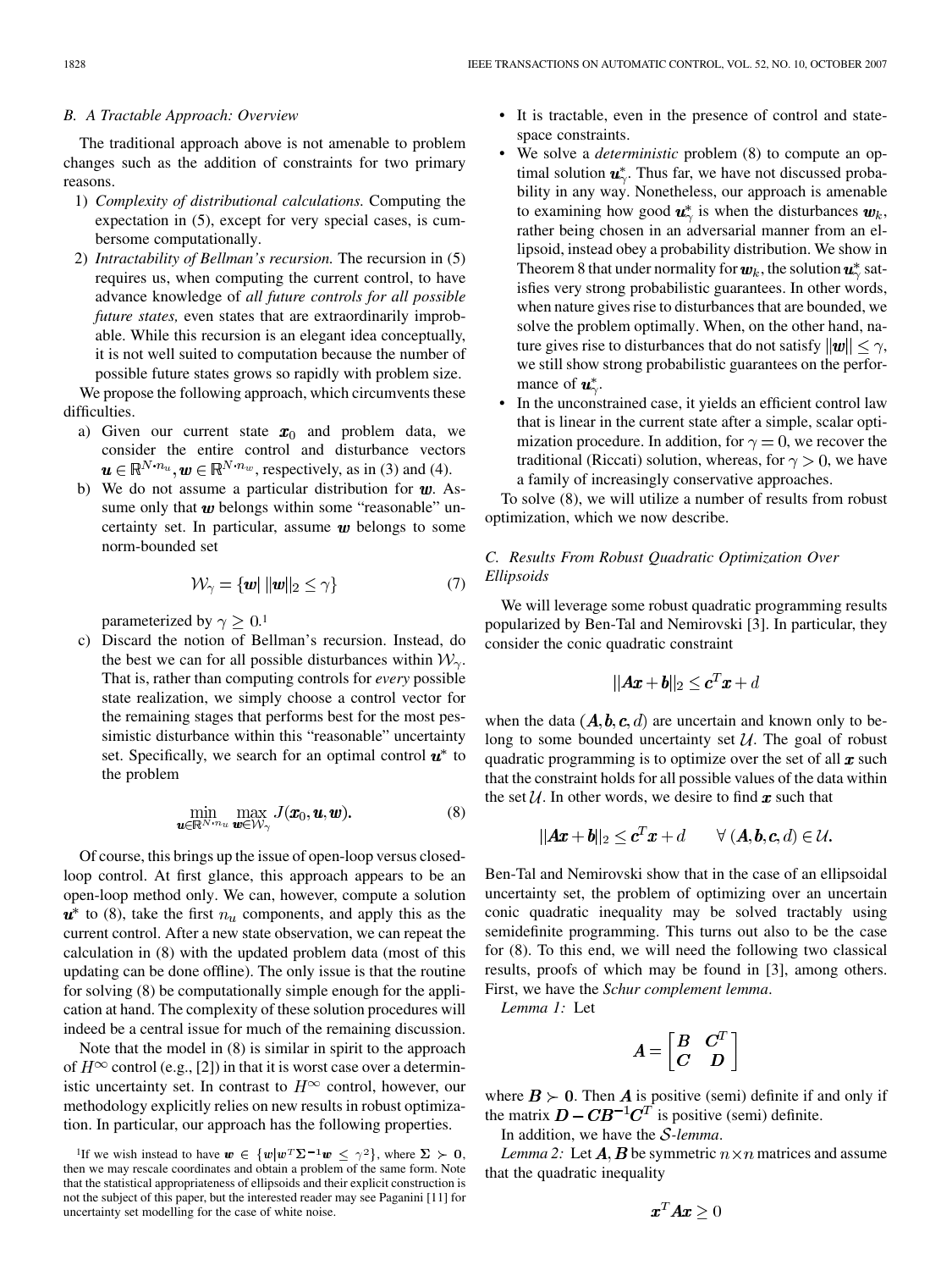is strictly feasible. Then the minimum value of the problem

$$
\begin{array}{ll}\text{minimize} & \boldsymbol{x}^T \boldsymbol{B} \boldsymbol{x} \\ \text{subject to} & \boldsymbol{x}^T \boldsymbol{A} \boldsymbol{x} \geq 0 \end{array}
$$

is nonnegative if and only if there exists a  $\lambda \geq 0$  such that  $B - \lambda A \succeq 0.$ 

# *D. Results From Robust Conic Optimization Over Norm-Bounded Sets*

To improve the complexity of solving (8) when we have constraints, we will utilize recent results from robust conic optimization results due to Bertsimas and Sim [6]. This approach is a relaxation of the exact min-max approach but is computationally less complex and leads to a unified probability bound across a variety of conic optimization problems. We survey the main ideas and developments here.

Bertsimas and Sim use the following model for data uncertainty:

$$
\tilde{\bm{D}} = \bm{D}^0 + \sum_{j \in N} \bm{\Delta D}^j \tilde{z}_j
$$

where  $D^0$  is the nominal data value and  $\Delta D^j$  are data perturbations. The  $\tilde{z}_i$  are random variables with mean zero and independent, identical distributions. The goal is to find a policy  $\boldsymbol{x}$  such that a given constraint is "robust feasible," i.e.,

$$
\max_{\tilde{\boldsymbol{D}} \in \mathcal{U}_{\Omega}} f(\boldsymbol{x}, \tilde{\boldsymbol{D}}) \le 0 \tag{9}
$$

where

$$
\mathcal{U}_{\Omega} = \left\{ D^{0} + \sum_{j \in N} \Delta D^{j} u_{j} \middle| ||\mathbf{u}|| \leq \Omega \right\}.
$$
 (10)

For our purposes, we typically use the Euclidean norm on  $u$ . as it is self-dual, but many other choices for the norm may be tractably used [6]. We operate under some restrictions on the function  $f(x, D)$ .<sup>2</sup>

- *Assumption 1:* The function  $f(x, D)$  satisfies the following.
- a)  $f(x, D)$  is convex in D for all  $x \in \mathbb{R}^n$ .
- b)  $f(\mathbf{x}, kD) = kf(\mathbf{x}, D)$  for all  $k \geq 0, D, \mathbf{x} \in \mathbb{R}^n$ .

One of the central ideas of [6] is to linearize the model of robustness as follows:

$$
\max_{(\mathbf{u},\mathbf{v}) \in \mathcal{V}_{\Omega}} f(\mathbf{x},\mathbf{D}^0) + \sum_{j \in \mathcal{N}} \{ f(\mathbf{x}, \Delta \mathbf{D}^j) u_j + f(\mathbf{x}, -\Delta \mathbf{D}^j) v_j \} \le 0
$$
\n(11)

where

$$
\mathcal{V}_{\Omega} = \left\{ (\boldsymbol{u}, \boldsymbol{v}) \in \mathbb{R}_{+}^{2|N|} \; \Big| \; \| \boldsymbol{u} + \boldsymbol{v} \| \leq \Omega \right\}.
$$

 $2$ In [6], the authors assume the function is concave in the data. For our purposes, convexity is more convenient. All results follow up to sign changes, and we report them accordingly.

In the framework developed thus far, (11) turns out to be a relaxation of (9), i.e., we have the following.

- *Proposition 1 (Bertsimas–Sim):*
- a) If  $f(x, A+B) = f(x, A) + f(x, B)$ , then x satisfies (11) if and only if  $x$  satisfies (9).
- b) Under Assumption 1, if  $x$  is feasible in (11), then  $x$  is feasible in (9).

Finally, (11) is tractable due to the following.

*Theorem 1 (Bertsimas–Sim):* Under Assumption 1, we have the following.

a) Constraint (11) is equivalent to

$$
f(\boldsymbol{x}, \boldsymbol{D}^0) + \Omega ||\boldsymbol{s}||^* \le 0 \tag{12}
$$

where

$$
s_j = \max\{f(\pmb{x}, \pmb{\Delta}\pmb{D}^j), f(\pmb{x}, -\pmb{\Delta}\pmb{D}^j)\}.
$$

b) Equation (12) can be written as  $\exists (y, t) \in \mathbb{R}^{|N|+1}$ 

$$
f(\mathbf{x}, \mathbf{D}^0) \le -\Omega y
$$
  
\n
$$
f(\mathbf{x}, \Delta \mathbf{D}^j) \le t_j \qquad \forall j \in N
$$
  
\n
$$
f(\mathbf{x}, -\Delta \mathbf{D}^j) \le t_j \qquad \forall j \in N
$$
  
\n
$$
||\mathbf{t}||^* \le y.
$$
 (13)

Finally, Bertsimas and Sim derive a probability of constraint violation.

*Theorem 2 (Bertsimas–Sim):* In the model of uncertainty in (10), when we use the  $l_2$ -norm, i.e.,  $||\mathbf{s}||^* = ||\mathbf{s}||_2$ , and under the assumption that  $u \sim \mathcal{N}(0, I)$ , we have the probability bound

$$
\mathbb{P}(f(\pmb{x},\pmb{D})>0) \le \frac{\sqrt{e}\Omega}{\alpha} \exp\left(-\frac{\Omega^2}{2\alpha^2}\right)
$$

where  $\alpha = 1$  for linear programs (LPs),  $\alpha = \sqrt{2}$  for SOCPs, and  $\alpha = \sqrt{m}$  for SDPs (*m* is the dimension of the matrix in the SDP).

#### III. AN EXACT APPROACH USING SDP

In this section, we apply the robust quadratic optimization results to formulate (8) as an SDP. We then show that we can compute optimal solutions to this SDP with a very simple control law.

First, exploiting the linearity of the system, we have the following, straightforward result.

*Proposition 2:* The cost function (2) for (1) can be written in the form

$$
J(\boldsymbol{x}_0, \boldsymbol{u}, \boldsymbol{w}) = 2\boldsymbol{a}^T \boldsymbol{x}_0 + \boldsymbol{x}_0^T A \boldsymbol{x}_0 + 2\boldsymbol{b}^T \boldsymbol{u} + \boldsymbol{u}^T B \boldsymbol{u}
$$

$$
+ 2\boldsymbol{c}^T \boldsymbol{w} + \boldsymbol{w}^T C \boldsymbol{w} + 2\boldsymbol{u}^T D \boldsymbol{w}
$$
(14)

for appropriate vectors  $\boldsymbol{a} \in \mathbb{R}^{(N \cdot n_x) \times 1}, \boldsymbol{b} \in \mathbb{R}^{(N \cdot n_u) \times 1}, \boldsymbol{c} \in$ and matrices , and where  $B \succ 0, C \succeq 0$ .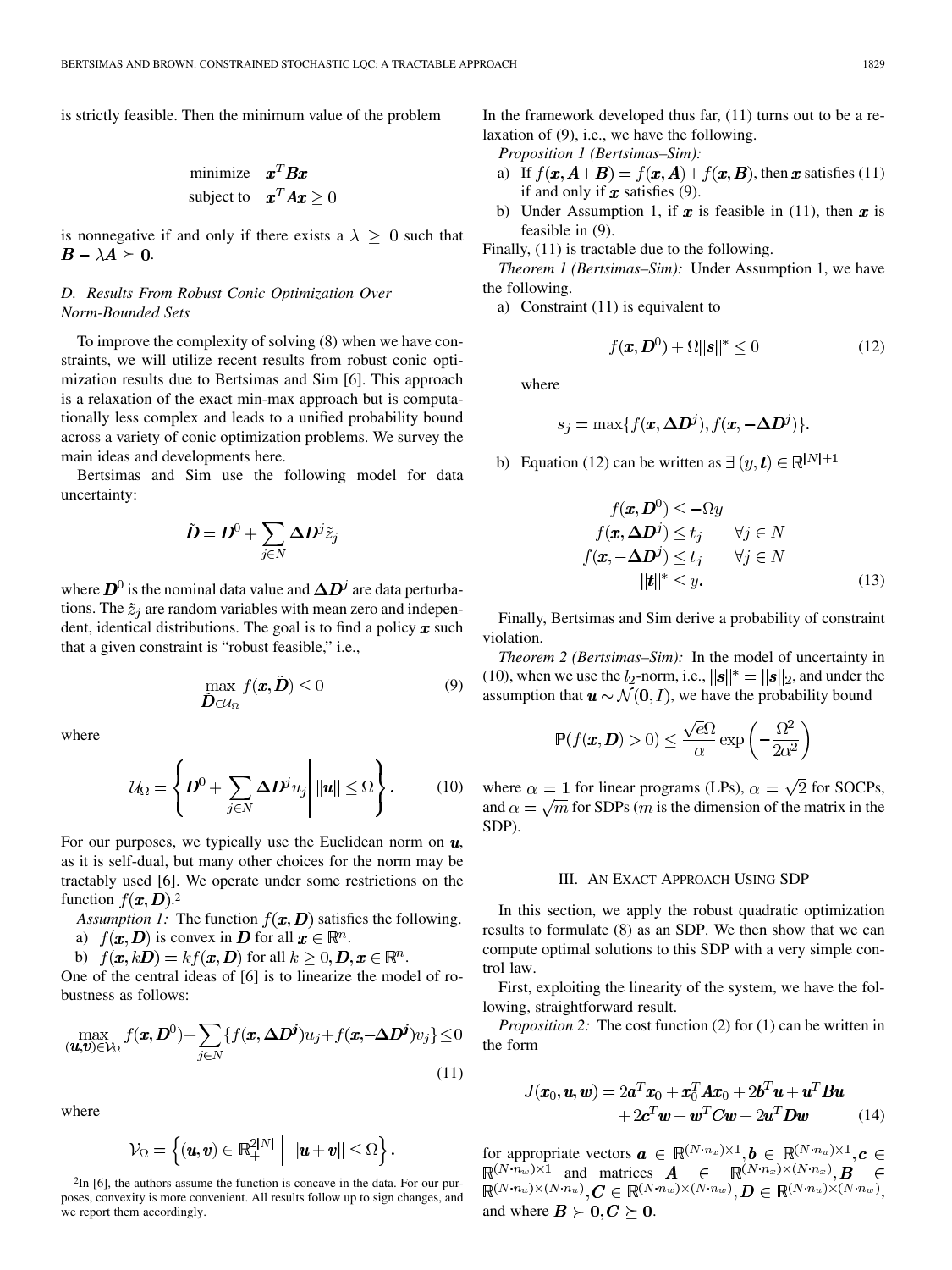*Proof:* Since the system is linear, we can write the state at any instant  $k$  as

$$
\pmb{x}_k = \tilde{\pmb{A}}_{k-1}\pmb{x}_0 + \tilde{\pmb{B}}_{k-1}\pmb{u} + \tilde{\pmb{C}}_{k-1}\pmb{w}
$$

where

$$
\tilde{A}_{k-1} = \prod_{i=0}^{k-1} A_i
$$
\n
$$
\tilde{B}_{k-1} = \left[ \left( \prod_{j=1}^{k-1} A_j \right) B_0 \cdots B_{k-1} \quad 0_{n_x \times (N-k) \cdot n_u} \right]
$$
\n
$$
\tilde{C}_{k-1} = \left[ \left( \prod_{j=1}^{k-1} A_j \right) C_0 \cdots C_{k-1} \quad 0_{n_x \times (N-k) \cdot n_w} \right].
$$

Now the cost of any state term is written

$$
\begin{aligned} &\bm{x}_k^T\bm{Q}_k\bm{x}_k+2\bm{q}_k^T\bm{x}_k\\&=\bm{x}_0^T\tilde{\bm{A}}_{k-1}^T\bm{Q}_k\tilde{\bm{A}}_{k-1}\bm{x}_0\\&+2\bm{x}_0^T\tilde{\bm{A}}_{k-1}^T\bm{Q}_k\left(\tilde{\bm{B}}_{k-1}\bm{u}+\tilde{\bm{C}}_{k-1}\bm{w}\right)\\&+\bm{u}^T\tilde{\bm{B}}_{k-1}^T\bm{Q}_k\tilde{\bm{B}}_{k-1}\bm{u}+\bm{w}^T\tilde{\bm{C}}_{k-1}^T\bm{Q}_k\tilde{\bm{C}}_{k-1}\bm{w}\\&+2\bm{u}^T\tilde{\bm{B}}_{k-1}^T\bm{Q}_k\tilde{\bm{C}}_{k-1}\bm{w}\\&+2\bm{q}_k^T\left(\tilde{\bm{A}}_{k-1}\bm{x}_0+\tilde{\bm{B}}_{k-1}\bm{u}+\tilde{\bm{C}}_{k-1}\bm{w}\right).\end{aligned}
$$

Thus, the overall cost is clearly written in the form stated above, with

$$
a = \sum_{k=1}^{N} \tilde{A}_{k-1}^{T} q_k
$$
  
\n
$$
A = \sum_{k=1}^{N} \tilde{A}_{k-1}^{T} Q_k \tilde{A}_{k-1}
$$
  
\n
$$
b = \hat{r} + \left(\sum_{k=1}^{N} \tilde{B}_{k-1}^{T} Q_k \tilde{A}_{k-1}\right) x_0 + \sum_{k=1}^{N} \tilde{B}_{k-1}^{T} q_k
$$
  
\n
$$
B = \hat{R} + \sum_{k=1}^{N} \tilde{B}_{k-1}^{T} Q_k \tilde{B}_{k-1}
$$
  
\n
$$
c = \left(\sum_{k=1}^{N} \tilde{C}_{k-1}^{T} Q_k \tilde{A}_{k-1}\right) x_0 + \sum_{k=1}^{N} \tilde{C}_{k-1}^{T} q_k
$$
  
\n
$$
C = \sum_{k=1}^{N} \tilde{C}_{k-1}^{T} Q_k \tilde{C}_{k-1}
$$
  
\n
$$
D = \sum_{k=1}^{N} \tilde{B}_{k-1}^{T} Q_k \tilde{C}_{k-1}
$$

where

$$
\hat{\boldsymbol{r}} = \begin{bmatrix} \boldsymbol{r}_0^T & \cdots & \boldsymbol{r}_{N-1}^T \end{bmatrix}^T \n\hat{\boldsymbol{R}} = \text{diag}(\boldsymbol{R}_0, \ldots, \boldsymbol{R}_{N-1}).
$$

Finally, positive (semi) definiteness of  $B$  and  $C$  follow from positive (semi) definiteness of  $R_k$  and  $Q_k$ .  $\Box$ 

Next, for ease of notation, we will transform the coordinates of the control space.

*Proposition 3:* To minimize the cost function  $J(\mathbf{x}_0, \mathbf{u}, \mathbf{w})$  in Proposition 2 over all  $\boldsymbol{u} \in \mathbb{R}^{N \cdot n_u}$ , it is sufficient instead to optimize over all  $y \in \mathbb{R}^{N \cdot n_u}$  the cost function

$$
\widetilde{J}(\boldsymbol{x}_0, \boldsymbol{y}, \boldsymbol{w}) = \boldsymbol{y}^T \boldsymbol{y} + 2\boldsymbol{h}^T \boldsymbol{w} + 2\boldsymbol{y}^T \boldsymbol{F} \boldsymbol{w} + \boldsymbol{w}^T \boldsymbol{C} \boldsymbol{w} \quad (15)
$$

with  $h = c - D^T B^{-1} b$ ,  $F = B^{-1/2} D$ .

*Proof:* The proof is immediate from the fact that  $B^{-1}$ exists since  $B > 0$ , and then using the transformation  $u = B^{-1/2}y - B^{-1}b.$  $\Box$ 

By Proposition 3, then, (8) is equivalent to the problem

$$
\min_{\boldsymbol{y}\in\mathbb{R}^{N\cdot n_u}}\max_{\boldsymbol{w}\in\mathcal{W}_{\gamma}}\tilde{J}(\boldsymbol{x}_0,\boldsymbol{y},\boldsymbol{w}).
$$
\n(16)

This problem may be solved using SDP, as we now show.

*Theorem 3:* Problem (16) may be solved by the following SDP:

minimize z  
\nsubject to  
\n
$$
\begin{bmatrix}\nI & y & F \\
y^T & z - \gamma^2 \lambda & -h^T \\
F^T & -h & \lambda I - C + F^T F\n\end{bmatrix} \succeq 0,
$$
\n $\lambda \geq 0$ \n(17)

in decision variables  $y, z$ , and  $\lambda$ .

*Proof:* We first rewrite the problem as

 $minimize z$ 

subject to 
$$
z - y^T y - 2h^T w - 2y^T F w
$$
  
 $- w^T C w \ge 0 \quad \forall w : w^T w \le \gamma^2.$  (18)

We may homogenize the system and rewrite this equivalently as

minimize  $z$ 

subject to 
$$
t^2(z - \mathbf{y}^T \mathbf{y}) - 2t\mathbf{h}^T \mathbf{w} - 2t\mathbf{y}^T \mathbf{F} \mathbf{w}
$$
  
\n $- \mathbf{w}^T \mathbf{C} \mathbf{w} \ge 0 \quad \forall \mathbf{w}, t : \mathbf{w}^T \mathbf{w} \le \gamma^2 t^2.$  (19)

Clearly, feasibility of  $(z, y)$  in (19) implies feasibility of  $(z, y)$ in (18) (by setting  $t = 1$ ). For the other direction, assume  $(z, y)$ is feasible in (18) and set  $\tilde{\mathbf{w}} = tw$ , where  $\mathbf{w}^T \mathbf{w} \leq \gamma^2$ . This implies  $\tilde{\mathbf{w}}^T \tilde{\mathbf{w}} \leq \gamma^2 t^2$ , and

$$
2th^T\tilde{\mathbf{w}} + 2t\mathbf{y}^T\mathbf{F}\tilde{\mathbf{w}} - \tilde{\mathbf{w}}^T\mathbf{C}\tilde{\mathbf{w}}
$$
  
=  $t^2(2\mathbf{h}^T\mathbf{w} + 2\mathbf{y}^T\mathbf{F}w - \mathbf{w}^T\mathbf{C}w)$   
 $\leq t^2(z - \mathbf{y}^T\mathbf{y})$ 

where the inequality follows by (18). Thus, the claim is true.

But now we wish to check whether a homogenous quadratic form in  $(t, w)$  is nonnegative over all  $(t, w)$  satisfying another quadratic form. Invoking Lemma 2, we know the constraint holds if and only if there exists a  $\lambda > 0$  such that

$$
\begin{aligned} &\begin{bmatrix} z-\gamma^2\lambda-\bm{y}^T\bm{y} & -\bm{h}^T-\bm{y}^T\bm{F} \\ -\bm{h}-\bm{F}^T\bm{y} & \lambda\bm{I}-\bm{C} \end{bmatrix} &\succeq 0\\ &\begin{bmatrix} z-\gamma^2\lambda & -\bm{h}^T \\ -\bm{h} & \lambda\bm{I}-\bm{C}+\bm{F}^T\bm{F} \end{bmatrix} -\begin{bmatrix} \bm{y}^T \\ \bm{F}^T \end{bmatrix} [\bm{y} \hspace{0.15cm} \bm{F}] \succeq \bm{0}. \end{aligned}
$$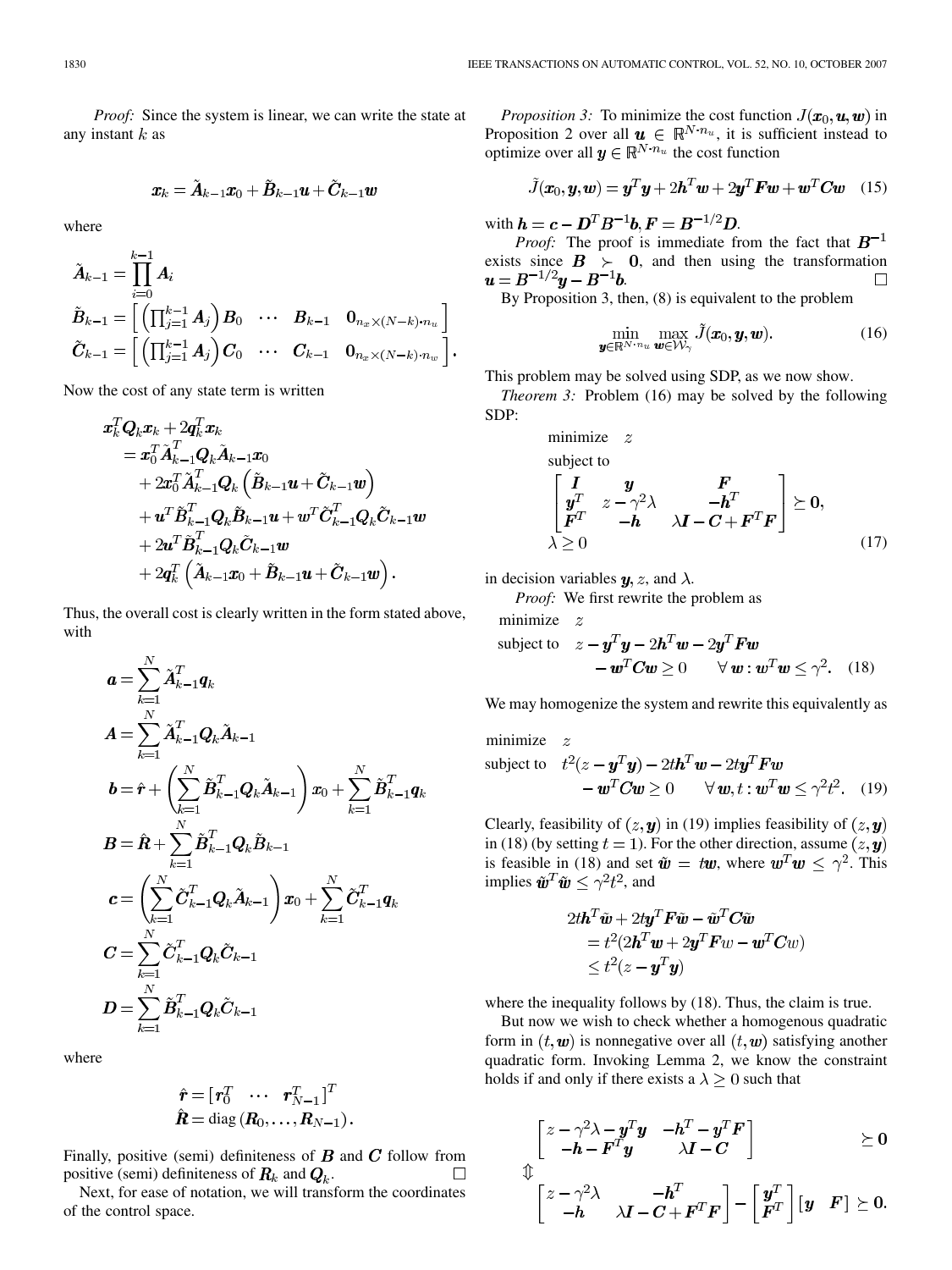Finally, utilizing Lemma 1 with  $B = I$ , we see that this is equivalent to

$$
\begin{bmatrix} I & y & F \\ y^T & z - \gamma^2 \lambda & -h^T \\ F^T & -h & \lambda I - C + F^T F \end{bmatrix} \succeq 0.
$$

Thus we arrive at the desired SDP.

There is a tie between the standard DP approach (the Riccati equation) and this SDP, and the connection is not difficult to see.

*Corollary 1:* With  $\gamma = 0$ , the optimal solution to SDP (17) solves the Riccati equation, i.e., minimizes the cost-to-go in an expected value sense.

*Proof:* As argued in Proposition 2, the total cost can be written in the form

$$
J_{\boldsymbol{u}}(\boldsymbol{x}_0) = 2\boldsymbol{a}^T\boldsymbol{x}_0 + \boldsymbol{x}_0^T A\boldsymbol{x}_0 + 2\boldsymbol{b}^T\boldsymbol{u} + \boldsymbol{u}^T B\boldsymbol{u} + 2\boldsymbol{c}^T\boldsymbol{w} + \boldsymbol{w}^T \boldsymbol{C}\boldsymbol{w} + 2\boldsymbol{u}^T D\boldsymbol{w}.
$$

With  $\gamma = 0$ , we require  $\mathbf{w} = \mathbf{0} = \mathbb{E} \mathbf{w}$ . Hence, we have

$$
\max_{\boldsymbol{w}=0} J_{\boldsymbol{u}}(\boldsymbol{x}_0) = \mathbb{E}[J(\boldsymbol{x}_0)] + c
$$

where  $c = -E[w^T Cw]$ . Since the goal of the dynamic programming approach is to minimize the expected cost, the equivalence of the two approaches in this case follows.  $\Box$ 

In summary, Theorem 3 provides an exact SDP approach towards solving (16), and in the limiting case  $\gamma = 0$ , this SDP yields the same solution as the Riccati equation. It is not surprising that the complexity of the problem is that of solving an SDP; in fact, Yao *et al.* [20] have shown that solving the Riccati equation can be cast as an SDP.

### *A. Simplifying the SDP for Closed-Loop Control*

Although Theorem 3 ostensibly provides us with an openloop policy, we can certainly run this approach in closed loop. We would do this by solving (17) and applying the first  $n_u$  components of the solution as the current control. Then, with a new state observation, we update the data to  $(17)$  (in fact, only h depends on the current state, so all other data for the problem can be computed offline) and solve (17) again.

For large problem sizes and applications demanding rapid feedback, however, this approach is clearly impractical. In particular, solving large SDPs of the form of (17) is expensive for large problem sizes, and this a serious drawback in real-time control settings. We would like a simplification that allows us to compute solutions much faster.

In this section, we show that  $(17)$  has a very special structure that allows us to dramatically reduce the problem complexity. We will show how to compute optimal policies with only linear operations (i.e., matrix multiplication) in the current state plus a very simple optimization of a convex function over a scalar variable. In short, we will derive for our approach a control law that is an analog of the linear control law (Riccati) in the distributional framework. This control law, while nonlinear in the current state, can nonetheless be computed extremely efficiently and thus may be used very efficiently in closed-loop control.

To begin, we need the following simple observation.

*Lemma 3:* Consider matrices  $G, U$ , and V, of appropriate size, and let  $\tilde{U}$  and  $\tilde{V}$  be the orthogonal complements of  $U$ and V, respectively (i.e., full-rank matrices such that  $\tilde{U}^T U =$  $\hat{U}^T V = 0$ ). If there exists a matrix X such that

$$
\boldsymbol{G} + \boldsymbol{U} \boldsymbol{X} \boldsymbol{V}^T + \boldsymbol{V} \boldsymbol{X}^T \boldsymbol{U}^T \succeq \boldsymbol{0}
$$

then the following hold:

$$
\tilde{U}^T G \tilde{U} \succeq 0 \tag{20}
$$
\n
$$
\tilde{V}^T G \tilde{V} \succeq 0. \tag{21}
$$

*Proof:* Clear by multiplying (20) and (21) by  $(\tilde{U}^T, \tilde{U})$  and  $(\tilde{\pmb{V}}^T, \tilde{\pmb{V}})$ , respectively.

Lemma 3 is actually a special case of an "elimination lemma." The statement is in fact true in both directions when the inequalities are all made strict [7]. We can now apply Lemma 3 to simplify (17). From here on out, we use the notation  $||P||_2$  as the spectral norm of a positive semidefinite matrix  $P \in \mathbb{R}^{n \times n}$ , i.e.,

$$
||P||_2 = \sqrt{\max_{i=1,\dots,n} \lambda_i(P)}
$$

where  $\lambda_i$  are the eigenvalues of  $P$ .

*Proposition 4:* Let  $z^*$  be the optimal value of (17). Then  $z^* \geq$  $z_R^*$ , where  $z_R^*$  is the optimal value of the problem

minimize z  
subject to 
$$
\begin{bmatrix} z - \gamma^2 \lambda & -\boldsymbol{h}^T \\ -\boldsymbol{h} & \lambda \boldsymbol{I} - \boldsymbol{C} + \boldsymbol{F}^T \boldsymbol{F} \end{bmatrix} \succeq 0
$$

$$
\lambda \ge ||\boldsymbol{C}||^2
$$
(22)

in decision variables  $(z, \lambda)$ .

*Proof:* Applying Lemma 3 to the constraint in (17), we see that we can write it in the form

$$
\boldsymbol{G}(z,\lambda)+\boldsymbol{U}y\boldsymbol{V}^T+\boldsymbol{V}y^T\boldsymbol{U}^T\succeq\boldsymbol{0}
$$

where

$$
\begin{aligned} \boldsymbol{G}(z,\lambda) &= \begin{bmatrix} \boldsymbol{I} & \boldsymbol{0} & \boldsymbol{F} \\ \boldsymbol{0}^T & z-\gamma^2\lambda & -\boldsymbol{h}^T \\ \boldsymbol{F}^T & -\boldsymbol{h} & \lambda\boldsymbol{I} - \boldsymbol{C} + \boldsymbol{F}^T\boldsymbol{F} \end{bmatrix} \\ \boldsymbol{U} &= \begin{bmatrix} \boldsymbol{I}_{N\cdot n_u} \\ \boldsymbol{0} \end{bmatrix} \\ \boldsymbol{V} &= \boldsymbol{e}_{(N\cdot n_u)+1}. \end{aligned}
$$

We now invoke Lemma 3 with

$$
\begin{aligned} &\tilde{\boldsymbol{U}} = \begin{bmatrix} \boldsymbol{0} \\ I_{N\cdot n_w+1} \end{bmatrix} \\ &\tilde{\boldsymbol{V}} = \begin{bmatrix} \boldsymbol{I}_{N\cdot n_u} & \boldsymbol{0} \\ \boldsymbol{0} & \boldsymbol{0} \\ \boldsymbol{0} & \boldsymbol{I}_{N\cdot n_w} \end{bmatrix} \end{aligned}
$$

where all zero matrices are sized appropriately. With these choices, if there exists a  $y$  such that (17) is feasible for a given

 $\Box$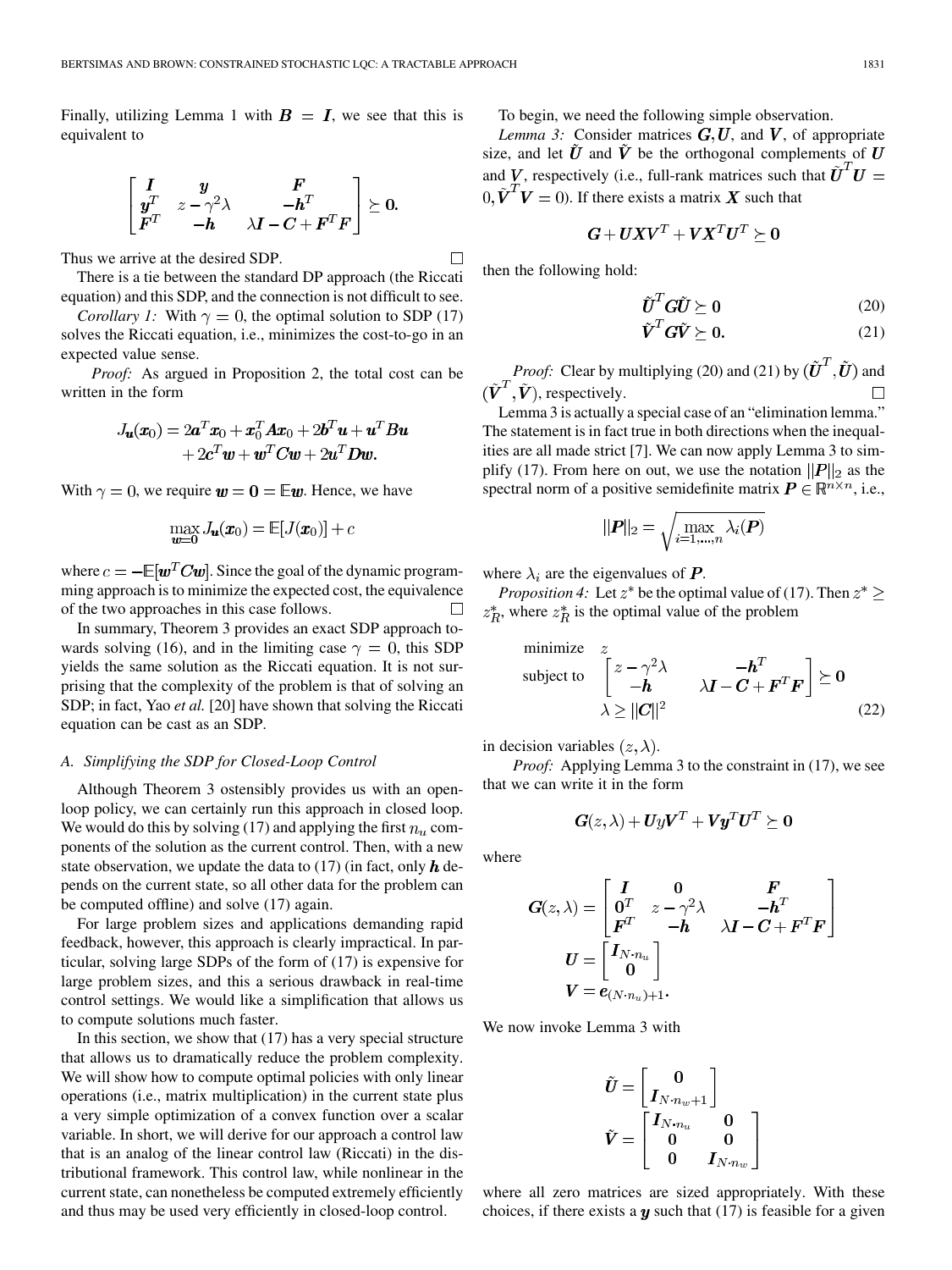$(z, \lambda)$ , then the following inequalities also hold for such a  $(z, \lambda)$ :

$$
\begin{bmatrix} z - \gamma^2 \lambda & -\mathbf{h}^T \\ -\mathbf{h} & \lambda \mathbf{I} - \mathbf{C} + \mathbf{F}^T \mathbf{F} \end{bmatrix} \succeq \mathbf{0}
$$

$$
\begin{bmatrix} \mathbf{I} & \mathbf{F} \\ \mathbf{F}^T & \lambda \mathbf{I} - \mathbf{C} + \mathbf{F}^T \mathbf{F} \end{bmatrix} \succeq \mathbf{0}
$$

and, by Schur complements, the latter inequality is equivalent to  $\lambda I - C \succeq 0 \Rightarrow \lambda \geq ||C||^2$ , since  $C \succeq 0$ . It follows that any  $(z, \lambda)$  that is feasible to (17) is feasible to (22), and hence  $z^* \geq z_R^*$ .  $\Box$ 

Before analyzing the structure of (22) in more detail, we note the following definition, which we will employ for notational convenience.

*Definition 1:* Consider a matrix X such that  $X \succeq 0$  with eigenvalue decomposition written as  $X = Q \Lambda Q^T$ . Denote by  $\hat{X}$  the *unit full-rank version of*  $X$ , with

$$
\hat{X} = Q\hat{\Lambda}Q^T
$$
 (23)

where  $\hat{\Lambda}$  is a diagonal matrix such that

$$
[\hat{\mathbf{\Lambda}}]_{ii} = \begin{cases} [\mathbf{\Lambda}]_{ii}, & \text{if } [\mathbf{\Lambda}]_{ii} > 0\\ 1, & \text{otherwise} \end{cases}
$$

Note that  $\hat{X} \succ 0$  always, so  $\hat{X}^{-1}$  always exists; and that if  $X \succ 0$ , then  $\hat{X} = X$ .

We now show that  $(22)$  can be reduced to a simpler optimization problem involving no semidefinite constraints and just the variable  $\lambda$ . In what follows, we will denote the eigenvalues and eigenvectors of  $\mathbf{F}^T \mathbf{F} - \mathbf{C}$  by  $\lambda_i$  and  $\mathbf{q}_i$ ,  $i = 1, ..., N \cdot n_w$ , respectively.

*Proposition 5:* Problem (22) is equivalent to the convex optimization problem (in single variable  $\lambda$ )

minimize 
$$
f(\lambda)
$$
  
subject to  $\lambda \ge ||C||^2$  (24)

where

$$
f(\lambda) = \begin{cases} \gamma^2 \lambda + \mathbf{h}^T \hat{\mathbf{H}}^{-1}(\lambda) \mathbf{h}, & \text{if } \mathbf{q}_i^T \mathbf{h} = 0 \,\forall \, i \in \mathcal{I}(\lambda) \\ +\infty, & \text{otherwise} \end{cases}
$$
(25)

where  $\mathcal{I}(\lambda) = \{i | \lambda + \lambda_i = 0\}$  and  $H(\lambda) = \lambda \mathbf{I} - \mathbf{C} + \mathbf{F}^T \mathbf{F}$ .

*Proof:* By Schur complements, a pair  $(z, \lambda)$  is feasible in (22) if and only if

$$
H(\lambda) - \left(\frac{1}{z - \gamma^2 \lambda}\right) h h^T \succeq 0
$$
  
\n
$$
\Leftrightarrow (z - \gamma^2 \lambda) x^T H(\lambda) x \ge (h^T x)^2 \forall x
$$
  
\n
$$
\Leftrightarrow z - \gamma^2 \lambda \ge v^2
$$

where  $v$  is the optimal value of the problem

maximize 
$$
h^T x
$$
  
subject to  $x^T H(\lambda) x \leq 1$ 

Note that feasibility of  $\lambda$  implies that  $\lambda + \lambda_i \geq 0$  for all *i*. Let  $\mathcal{I}_{+}(\lambda) = \{i | \lambda + \lambda_i > 0\}$ . Then carrying out the above optimization problem, we find

$$
v = \begin{cases} \sqrt{\sum_{i \in \mathcal{I}_{+}(\lambda)} \frac{(\mathbf{q}_{i}^{T} \mathbf{h})^{2}}{\lambda + \lambda_{i}}}, & \text{if } \mathbf{h}^{T} \mathbf{q}_{j} = 0 \,\forall \, j \notin \mathcal{I}_{+}(\lambda) \\ +\infty, & \text{otherwise} \end{cases}
$$

$$
= \begin{cases} \sqrt{\mathbf{h} \hat{\mathbf{H}}}^{-1}(\lambda) \mathbf{h}, & \text{if } \mathbf{h}^{T} \mathbf{q}_{j} = 0 \,\forall \, j \notin \mathcal{I}_{+}(\lambda) \\ +\infty, & \text{otherwise.} \end{cases}
$$

From the above equivalences, then, we have  $(z, \lambda)$  feasible to (22) if and only if

$$
z \geq \gamma^2 \lambda + h \hat{\boldsymbol{H}}^{-1}(\lambda) \boldsymbol{h}.
$$

Since we wish to minimize z, for a fixed  $\lambda$ , we should set z equal to  $\gamma^2 \lambda + \hat{h} \hat{H}^{-1}(\lambda) \hat{h}$ . Thus (22) is equivalent to minimization of  $f(\lambda)$  over all  $\lambda \geq ||C||^2$ .  $\Box$ 

We now argue that optimization of  $f(\lambda)$  may be done efficiently.

*Proposition 6:* The function  $f(\lambda)$  in (25) satisfies the following.

- a)  $f(\lambda)$  is convex on  $\lambda \geq ||C||^2$ .
- b) If  $\gamma \geq \gamma_{\text{thresh}}$ , where

$$
\gamma_{\text{thresh}} = \begin{cases} \|\hat{\boldsymbol{H}}^{-1}(\|\boldsymbol{C}\|^2)\boldsymbol{h}\|, & \text{if } \boldsymbol{q}_i^T \boldsymbol{h} = 0 \,\forall \, i \in \mathcal{I}(\|\boldsymbol{C}\|^2), \\ +\infty, & \text{otherwise} \end{cases}
$$

then  $\lambda^* = ||C||^2$  minimizes  $f(\lambda)$  over all  $\lambda \ge ||C||^2$ .

c) If  $\gamma > \gamma_{\text{thresh}}$ , then the minimizer  $\lambda^*$  of  $f(\lambda)$  over all  $\lambda \geq ||C||^2$  may be found (within tolerance  $\epsilon$ ) in time  $\mathcal{O}(\kappa)$ , where

$$
\kappa = \log_2 \left[ \frac{\sqrt{m} ||Q^T \mathbf{h}||_{\infty} - \gamma(||\mathbf{C}||^2 + \lambda_{\min})}{\gamma \epsilon} \right]
$$
(26)

, the columns of  $Q$  are the eigenvectors of  $\mathbf{F}^T \mathbf{F} - \mathbf{C}$  and  $m \leq N \cdot n_w$  is the number of eigenvectors such that  $q_i^T h \neq 0$ . *Proof:*

a) We may write  $f(\lambda)$  as

$$
f(\lambda) = \gamma^2 \lambda + \sum_{i=1}^{N \cdot n_w} \frac{(q_i^T h)^2}{\lambda + \lambda_i}
$$

which is clearly a convex function in  $\lambda$  over  $\lambda \geq ||C||^2 \Rightarrow$  $\lambda + \lambda_i \geq 0.$ 

b) If  $\gamma \ge \gamma_{\text{thresh}}$ , we have, for all  $\lambda \ge ||C||^2$ 

$$
f'(\lambda) = \gamma^2 - \sum_{i=1}^{N \cdot n_w} \frac{(q_i^T h)^2}{(\lambda + \lambda_i)^2}
$$
  
\n
$$
\geq \gamma_{\text{thresh}}^2 - \sum_{i=1}^{N \cdot n_w} \frac{(q_i^T h)^2}{(\lambda + \lambda_i)^2}
$$
  
\n
$$
= \sum_{i=1}^{N \cdot n_w} \frac{(q_i^T h)^2}{(||C||^2 + \lambda_i)^2} - \sum_{i=1}^{N \cdot n_w} \frac{(q_i^T h)^2}{(\lambda + \lambda_i)^2}
$$
  
\n
$$
\geq 0
$$

so  $f(\lambda)$  is nondecreasing over  $\lambda \geq ||C||^2$ .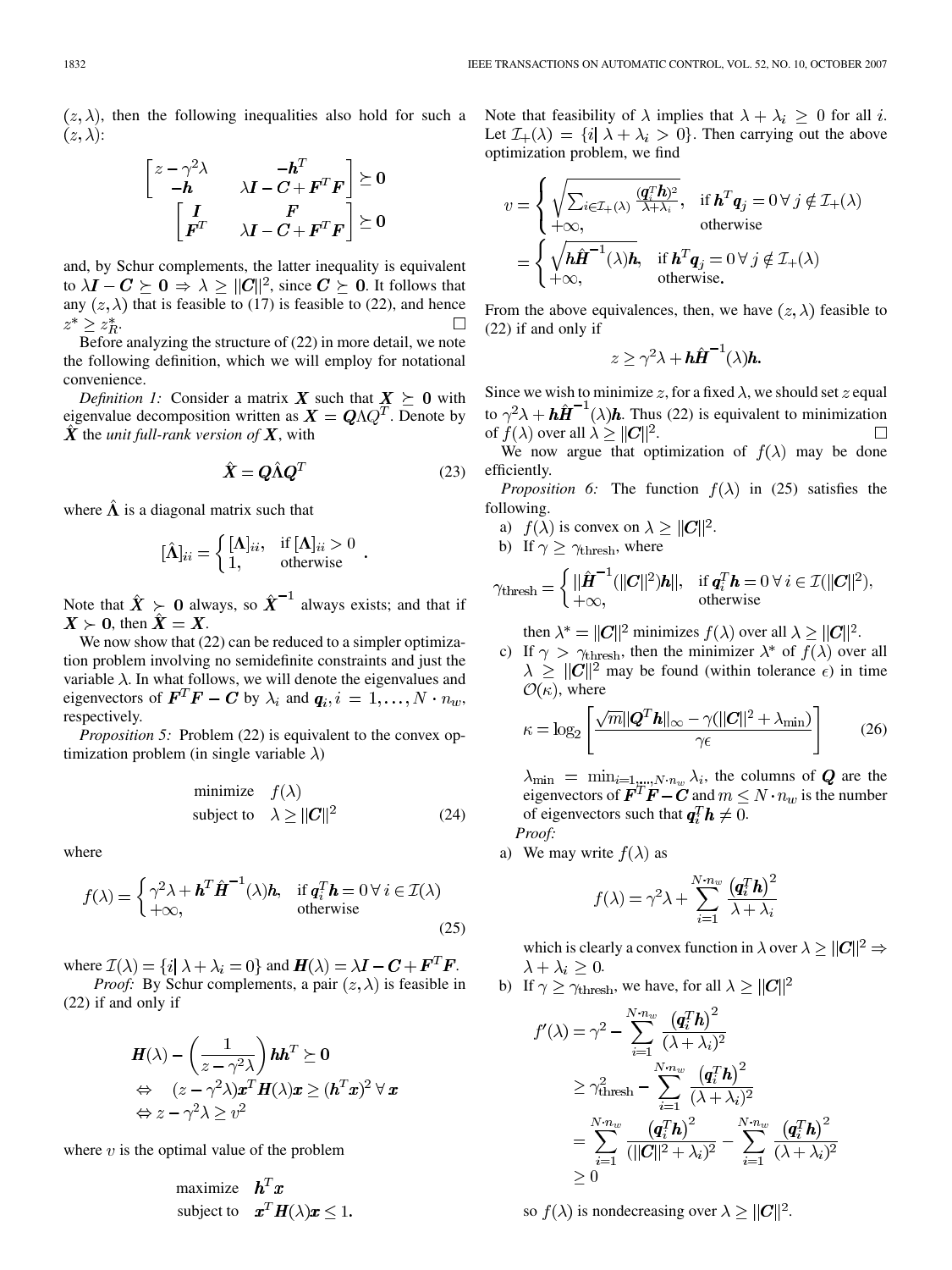c) If  $\gamma < \gamma_{\text{thresh}}$ , then we must search for  $\lambda^* > ||C||^2$  such that  $f'(\lambda^*) = 0$  [since, by a),  $f(\lambda)$  is convex]. This is the same as finding a root  $\lambda^* > ||C||^2$  of the nonlinear equation

$$
\sum_{i=1}^{N \cdot n_w} \frac{\left(\mathbf{q}_i^T \mathbf{h}\right)^2}{\left(\lambda + \lambda_i\right)^2} = \gamma^2. \tag{27}
$$

We claim  $\lambda^* < \overline{\lambda}$ , where

$$
\bar{\lambda} = \frac{\sqrt{m} ||\mathbf{Q}^T \mathbf{h}||_{\infty}}{\gamma} - \min_{i=1,\dots,N\cdot n_w} \lambda_i.
$$

Indeed, assume  $\lambda^* > \overline{\lambda}$ . Then

$$
f(\lambda^*) = \sum_{i=1}^{N \cdot n_w} \frac{\left(\boldsymbol{q}_i^T \boldsymbol{h}\right)^2}{\left(\lambda^* + \lambda_i\right)^2}
$$
  

$$
< \sum_{i=1}^{N \cdot n_w} \frac{\left(\boldsymbol{q}_i^T \boldsymbol{h}\right)^2}{\left(\overline{\lambda} + \lambda_i\right)^2}
$$
  

$$
\leq \sum_{i=1}^{N \cdot n_w} \frac{\left(\boldsymbol{q}_i^T \boldsymbol{h}\right)^2}{m ||\boldsymbol{Q}^T \boldsymbol{h}||_{\infty}^2 / \gamma^2}
$$
  

$$
= \frac{\gamma^2}{m} \sum_{i=1}^{N \cdot n_w} \frac{\left(\boldsymbol{q}_i^T \boldsymbol{h}\right)^2}{||\boldsymbol{Q}^T \boldsymbol{h}||_{\infty}^2}
$$
  

$$
\leq \gamma^2
$$

which implies that  $\lambda^*$  cannot be a solution of (27). The result then follows by applying bisection (with tolerance  $\epsilon$ ) on the interval  $[||C||^2, \bar{\lambda}].$  $\Box$ 

We are finally ready for the main result of this section. Given an optimal solution  $\lambda^*$  to (24), we can then compute our closedloop optimal simply by performing matrix multiplications.

*Theorem 4:* Let  $\lambda^*$  be the optimal solution to (24). Then the solution  $(\lambda^*, z^*, y^*)$ , where

$$
z^* = f(\lambda^*)
$$
  

$$
\mathbf{y}^* = -\mathbf{F}\hat{\mathbf{H}}^{-1}(\lambda^*)\mathbf{h}
$$
 (28)

is an optimal solution to the SDP (17).

*Proof:* By Proposition 4, we know that  $z^* \geq z_R^*$ , and by Proposition 5, we have  $z_R^* = f(\lambda^*)$ , so if we can just show that the solution  $(\lambda^*, z^*, y^*)$  in (28) is feasible to (17), then we know it must be optimal. First, since  $\lambda^* \ge ||C||^2 \ge 0$ , we have  $\lambda^* \geq 0$ , as required. For the semidefinite constraint in (17), by Schur complements, we require

$$
\begin{bmatrix} z^* - \gamma^2 \lambda^* & -\mathbf{h}^T \\ -\mathbf{h} & \lambda^* \mathbf{I} - \mathbf{C} + \mathbf{F}^T \mathbf{F} \end{bmatrix} - \begin{bmatrix} \mathbf{y}^{*T} \\ \mathbf{F}^T \end{bmatrix} [\mathbf{y}^* \quad \mathbf{F}] \succeq 0.
$$

As before, let  $H(\lambda^*) = \lambda^* I - C + F^T F$ ; note that feasibility of  $\lambda^*$  in (24) implies  $H(\lambda^*) - F^T F = \lambda^* I - C \succeq 0$ , so  $\lambda^* I - C = G^T G$  for some matrix G. Finally,  $\lambda^*$  minimizes  $f(\lambda^*)$  over all  $\lambda \geq ||C||^2$ , so  $f(\lambda^*)$  must be finite and thus  $z^* - \gamma^2 \lambda^* = h^T \hat{H}^{-1}(\lambda^*) h$ . Putting all of this together, we have

$$
\begin{aligned}\n&\begin{bmatrix}\nz^* - \gamma^2 \lambda^* & -h^T \\
-h & \lambda^* I - C + F^T F\n\end{bmatrix} - \begin{bmatrix}\ny^*T \\
F^T\n\end{bmatrix} [y^* \quad F] \\
&= \begin{bmatrix}\nh^T \hat{H}^{-1} (\lambda^*) h & -h^T \\
-h & \hat{H} (\lambda^*)\n\end{bmatrix} \\
&- \begin{bmatrix}\nh^T \hat{H}^{-1} (\lambda^*) F^T F \hat{H}^{-1} (\lambda^*) h & -h^T \hat{H}^{-1} (\lambda^*) F^T F \\
-F^T F \hat{H}^{-1} (\lambda^*) h & F^T F\n\end{bmatrix} \\
&= \begin{bmatrix}\nh^T P_1 (\lambda^*) h & -h^T P_2 (\lambda^*) \\
-P_2 (\lambda^*)^T h & \lambda^* I - C\n\end{bmatrix} \\
&= \begin{bmatrix}\nh^T \hat{H}^{-1} (\lambda^*) (\lambda^* I - C) \hat{H}^{-1} (\lambda^*) h & 0 \\
-(\lambda^* I - C) \hat{H}^{-1} (\lambda^*) h & 0\n\end{bmatrix} \\
&= \begin{bmatrix}\n0 & -h^T \hat{H}^{-1} (\lambda^*) (\lambda^* I - C) \\
-G^T\n\end{bmatrix} [-G \hat{H}^{-1} (\lambda^*) h & G] \\
&\geq 0\n\end{aligned}
$$

where , and the second-to-last equality follows by factoring  $\hat{H}^{-1}(\lambda^*)$  from these two matrices. This completes the proof.

We reiterate that Theorem 4 provides us with a control vector  $y \in \mathbb{R}^{N \cdot n_u}$  for *all* remaining stages. When we run this in closed loop, however, we would just take the first  $n_u$  components and apply that as the control to the current stage.

Thus, we see that the optimal, closed-loop control law for the approach given by (16) may be computed in the following way: first, by computing the optimal value  $\lambda^*$  (which may be done by bisection, via Proposition 6), then by matrix multiplication. The only datum in the SDP (17) that depends on the current state  $x_0$ is the vector  $\boldsymbol{h}$ . Thus, much of the work may be done offline. We now quantify explicitly the online computational burden.

*Corollary 2:* Consider the problem setup from (17), with N the number of stages and  $n_x, n_u$ , and  $n_w$  the sizes of the state, control, and disturbance vectors, respectively. Then the optimal closed-loop policy for a single period may be computed in  $\mathcal{O}(Nn_w(\kappa + n_x + n_u))$  time, where  $\kappa$  is given in (26).

*Proof:* Since we only care about the current control, and  $h$  is linear in the current state  $x_0$ , we may write reexpress the closed-loop control for the current optimal control  $\mathbf{u}_{\text{curr}}^*$  as

$$
\boldsymbol{u}^*_{\rm curr} = \bar{\boldsymbol{u}} + \tilde{\boldsymbol{F}} \hat{\boldsymbol{H}}^{-1} (\lambda^*) \tilde{\boldsymbol{G}} \boldsymbol{x}_0
$$

where  $\tilde{F} \in \mathbb{R}^{n_u \times Nn_w}, \tilde{G} \in \mathbb{R}^{Nn_w \times n_x}$ , and  $\hat{H}^{-1}(\lambda^*) \in$  $\mathbb{R}^{Nn_w \times Nn_w}$ . Of course, since  $H(\lambda) = \lambda \mathbf{I} - \mathbf{C} + \mathbf{F}^T \mathbf{F}$ , we may compute an eigenvalue decomposition for  $H(0) = \mathbf{Q} \Lambda \mathbf{Q}^T$ offline, and computing the inverse of  $H(\lambda^*)$  may be done simply by adding  $\lambda^*$  to the diagonal elements of  $\Lambda$ . Our total computational burden breaks down as follows:

- $\mathcal{O}(Nn_w n_x)$  iterations for setting up the optimization of  $f(\lambda)$  (i.e., computing  $\mathbf{Q}^T \mathbf{h}$ );
- $\mathcal{O}(\kappa)$  bisection calls, each requiring a sum over  $Nn_w$ terms, for a total effort of  $\mathcal{O}(\kappa \cdot Nn_w)$  searching for  $\lambda^*$ ;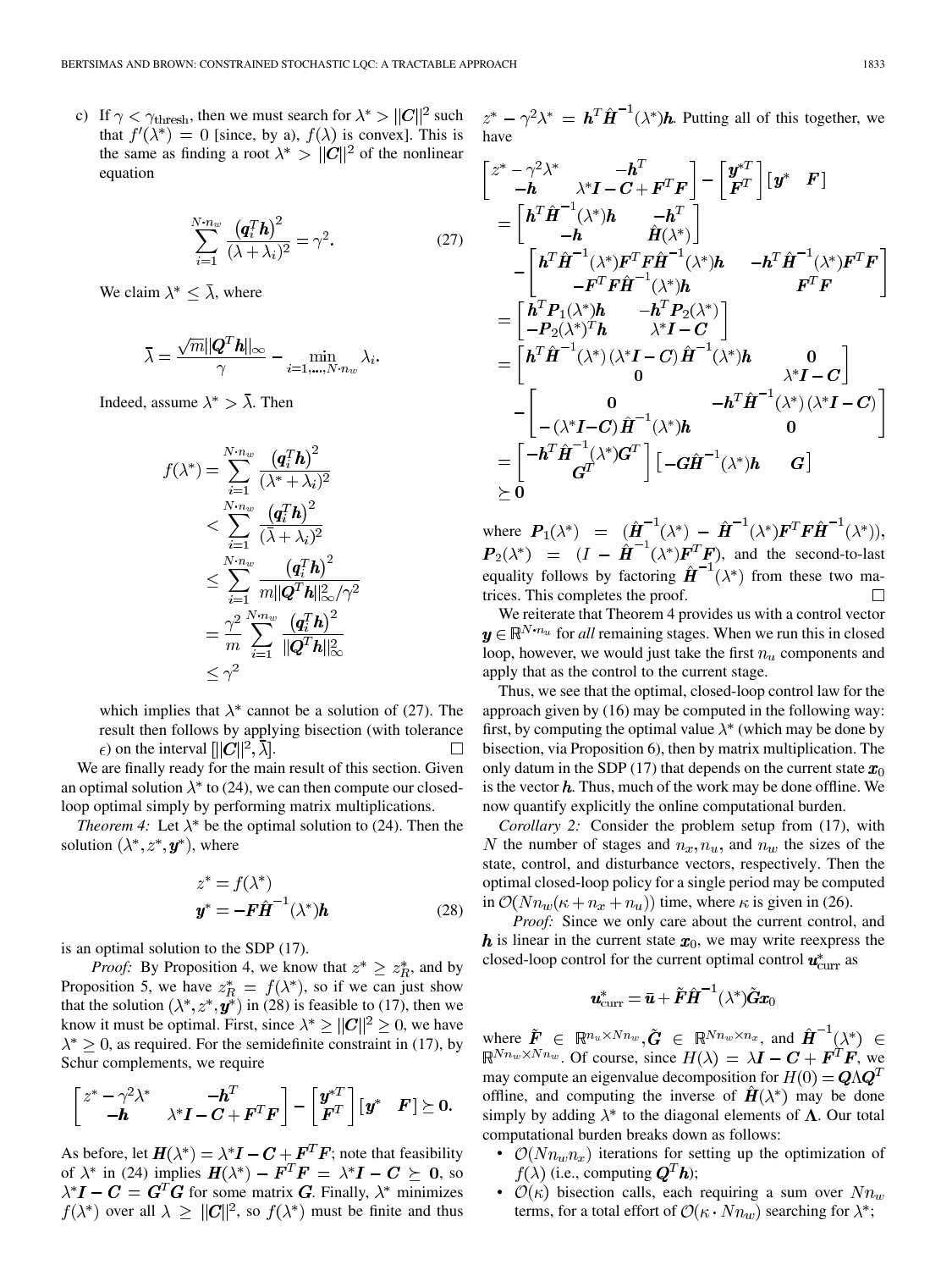TABLE I COMPUTATIONAL EFFORT (SECONDS) FOR VARIOUS PROBLEM SIZES ON A 1 GHZ MACHINE. HERE,  $\kappa \approx 10$  and  $n_x \approx n_u \approx n_w$  Are Assumed

|       | $n_w$  |        |        |
|-------|--------|--------|--------|
|       |        | 10     | 100    |
|       | $1e-8$ | $1e-6$ | $1e-5$ |
| 10    | $1e-7$ | $1e-5$ | $1e-4$ |
| 100   | $1e-6$ | $1e-4$ | $1e-3$ |
| 1000  | $1e-5$ | $1e-3$ | $1e-2$ |
| 10000 | $1e-4$ | $1e-2$ | $1e-1$ |

- right-matrix multiplication of the current state:  $\mathcal{O}(Nn_w n_x);$
- scaling the resulting vector componentwise by  $\lambda^* + \lambda_i$ :  $\mathcal{O}(Nn_w);$
- left-matrix multiplication to obtain optimal control:  $\mathcal{O}(Nn_w n_u)$ .

The total effort required is thus

$$
\mathcal{O}(Nn_w(1+\kappa+n_x+1+n_u)) = \mathcal{O}(Nn_w(\kappa+n_x+n_u)).
$$

We note that the computational effort, for all other inputs fixed, grows *linearly* with the number of stages N. Of course, by computing the matrices offline, we are reducing the computational effort by increasing storage requirements. Our total memory usage is to store  $N$  matrices of sizes  $n_u \cdot N n_w$  and  $N n_w \cdot n_x$ , for a total memory requirement of  $\mathcal{O}(N^2 n_w(n_x + n_u))$ . Hence, memory increases quadratically with the time horizon  $N$ .

Table I illustrates order-of-magnitude estimates for the computational time for various problem sizes.

#### IV. AN INNER APPROXIMATION USING SOCP

In the presence of constraints, we cannot use the simplification results of Section III-A. This means for constrained control with feedback, we would need to solve a problem of the same form as (17) with constraints at each stage. For large problems and applications demanding fast decisions, this will not be feasible. This motivates us to find a simplification of the exact SDP in (17).

Here we will develop an inner approximation using SOCP [i.e., any feasible solution to the SOCP will be feasible to SDP (17)]. We will exploit the robust conic optimization results highlighted in Section II-D.

Recall that our cost-to-go can be written as

$$
\widetilde{J}(\boldsymbol{x}_0,\boldsymbol{y},\boldsymbol{w}) = \boldsymbol{y}^T\boldsymbol{y} + 2(\boldsymbol{h} + \boldsymbol{F}^T\boldsymbol{y})^T\boldsymbol{w} + \boldsymbol{w}^T\boldsymbol{C}\boldsymbol{w}.
$$

As before, we would like to find the policy  $y$ , which minimizes the maximum value of  $\hat{J}(\mathbf{x}_0, \mathbf{y}, \mathbf{w})$  over all  $\mathbf{w} \in \mathbb{R}^{N \cdot n_w}$  in some ellipsoidal uncertainty set. We may write this problem as

minimize z  
subject to 
$$
f(\mathbf{y}, \mathbf{w}) \le z - ||\mathbf{y}||_2^2 \quad \forall \mathbf{w} \in \mathcal{W}_{\Omega}
$$
 (29)

where  $f(y, w) = 2(h + F^{T}y)^{T}w + w^{T}Cw$ . Our uncertainty model is

$$
\mathcal{W}_{\Omega} = \left\{ \sum_{j=1}^{N \cdot n_w} u_j e^j, \middle| \ ||\mathbf{u}||_2 \leq \Omega \right\}
$$
 (30)

where  $\{e^1, \ldots, e^{N \cdot n_w}\}\$ is any orthonormal basis of  $\mathbb{R}^{N \cdot n_w}$ . Note that  $W_{\Omega}$  is precisely the same uncertainty set utilized in Section III, with  $\Omega$  assuming an analogous role as  $\gamma$ . In the framework of Section II-D, we are using the assignments  $D = w$ ,  $D^0 = 0$ , and  $D^j = e^j$ .

From here, we would like to directly apply the results from Section II-D. The difficulty, however, is that the quadratic term  $\mathbf{w}^T C w$  causes  $f(\mathbf{y}, \mathbf{w})$  to violate Assumption 1b). We remove this difficulty with a slight relaxation of (29).

*Proposition 7:* Consider the problem

minimize z  
subject to 
$$
\tilde{f}(\mathbf{y}, \mathbf{w}) \le z - ||\mathbf{y}||_2^2 - \Omega^2 ||C||_2^2 \quad \forall \mathbf{w} \in \mathcal{W}_{\Omega}
$$
 (31)

where  $\tilde{f}(\mathbf{y}, \mathbf{w}) = 2(h + F^T \mathbf{y})^T \mathbf{w}$  and  $\mathcal{W}_{\Omega}$  is as described in (30). We then have the following.

- a) If a solution  $(z, y)$  is feasible in (31), then it is also feasible in (29).
- b) The function  $\tilde{f}(\mathbf{y}, \mathbf{w})$  satisfies Assumption 1. *Proof:*
- a) Let  $(z, y)$  be feasible in (31), and consider any  $w \in \mathcal{W}_{\Omega}$ . Then we have

$$
f(\mathbf{y}, \mathbf{w}) = 2(\mathbf{h} + \mathbf{F}^T \mathbf{y})^T \mathbf{w} + \mathbf{w}^T C w
$$
  
\n
$$
\leq 2(\mathbf{h} + \mathbf{F}^T \mathbf{y})^T \mathbf{w} + \Omega^2 ||C||_2^2
$$
 (32)  
\n
$$
\leq z - ||\mathbf{y}||_2^2
$$
 (33)

where (32) follows from the fact that

$$
\max_{\|\boldsymbol{x}\| \leq \Omega} \boldsymbol{x}^T \boldsymbol{C} x = \Omega^2 ||\boldsymbol{C}||_2^2
$$

and (33) follows from feasibility of  $(z, y)$  in (31). Thus,  $(z, y)$  is also feasible in the original formulation in (29).

b) This follows trivially, since  $\hat{f}(\mathbf{y}, \mathbf{w})$  is linear in  $\mathbf{w}$ .  $\Box$ Now that we have cast the problem in the framework of Section II-D, we may apply the corresponding results. This leads us to our formulation of (29) as a second-order cone problem, as we now illustrate.

*Theorem 5:* Consider the SOCP

minimize z  
\nsubject to 
$$
||\mathbf{y}||_2^2 \le z - \Omega \tilde{y} - \Omega^2 ||C||_2^2
$$
\n
$$
|2(\mathbf{h} + \mathbf{F}^T \mathbf{y})^T \mathbf{e}^j| \le t_j,
$$
\n
$$
j = 1, ..., N \cdot n_w, \qquad ||\mathbf{t}||_2 \le \tilde{y} \qquad (34)
$$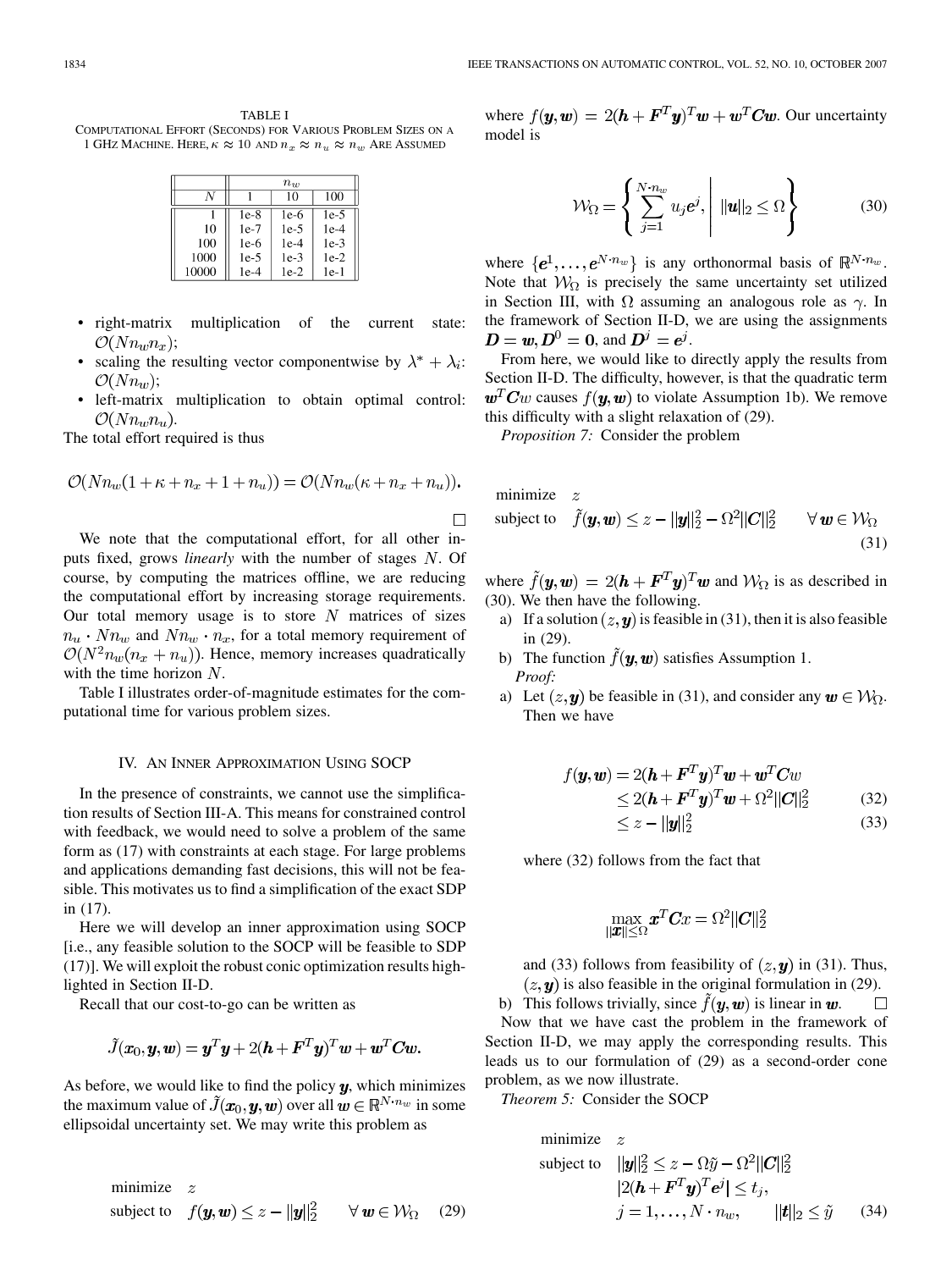in decision variables  $(z, y, \tilde{y}, t)$ . If  $(z, y)$  are part of a feasible solution to (34), then  $(z, y)$  are also feasible in (29).

*Proof:* From Theorem 1, (34) is equivalent to

minimize  $z$ subject to  $\tilde{f}(\boldsymbol{y},0) + \max_{(\boldsymbol{u},\boldsymbol{v}) \in \mathcal{V}_{\Omega}} \sum_{i=1}^{N \cdot n_w} \{ \tilde{f}(\boldsymbol{y},\boldsymbol{e}^j) u_j + \tilde{f}(\boldsymbol{y},\boldsymbol{-e}^j) v_j \}$  $< z - ||u||_2^2 - \Omega^2 ||C||_2^2$ 

where

$$
\mathcal{V}_{\Omega} = \left\{(\boldsymbol{u}, \boldsymbol{v}) \in \mathbb{R}_+^{2(N \cdot n_w)} \middle| \ ||\boldsymbol{u} + \boldsymbol{v}||_2 \leq \Omega \right\}.
$$

Now, since  $\hat{f}(\mathbf{y}, \mathbf{w})$  is linear in  $\mathbf{w}$ , this problem is equivalent to (31), by Proposition 1a). Finally, invoking Proposition 7a), we have that feasibility of  $(z, y)$  in (31) implies feasibility in (29), and thus we are done.  $\Box$ 

Theorem 5 thus gives us an inner approximation to the exact problem given in (29). This is in contrast to Theorem 3, which solves the problem exactly using SDP (and, in the unconstrained case, can be simplified via the results in Section III-A). Theorem 5 gives us an SOCP formulation, which is a significant reduction in complexity from the SDP. In addition, we expect this approximation to be quite tight, as the *only* inequality we have exploited is  $\mathbf{w}^T C w \leq \Omega^2 ||C||_2^2$ , which holds for all  $\mathbf{w} \in \mathcal{W}_{\Omega}$ . We now quantify this difference.

*Corollary 3:* Let  $z_{SDP}^*$  and  $z_{SOCP}^*$  be the optimal values of the SDP and SOCP (with  $\Omega = \gamma$ ) given in Theorems 3 and 5, respectively. Then we have

$$
z_{\text{SOCP}}^* - z_{\text{SDP}}^* \le 2\gamma \|h\|_2. \tag{35}
$$

*Proof:* Note that we have

$$
z_{\text{SOCP}}^* = \gamma^2 ||C||_2^2 + \min_{\mathbf{y}} \left[ ||\mathbf{y}||_2^2 + 2 \max_{\mathbf{w}: \|\mathbf{w}\|_2 \le \gamma} (\mathbf{h} + \mathbf{F}^T \mathbf{y})^T \mathbf{w} \right]
$$
  
\$\le \gamma^2 ||C||\_2^2 + 2 \max\_{\mathbf{w}: \|\mathbf{w}\|\_2 \le \gamma} \mathbf{h}^T \mathbf{w}\$  
\$= \gamma^2 ||C||\_2^2 + 2\gamma ||\mathbf{h}||\_2\$

where the inequality follows from feasibility of  $y = 0$ . On the other hand, positive semidefiniteness of the matrix in Theorem 3 requires

$$
z_{\text{SDP}}^* \ge ||\mathbf{y}||_2^2 + \gamma^2 \lambda
$$
  
\n
$$
\ge \gamma^2 \lambda
$$
  
\n
$$
\ge \gamma^2 ||C||_2^2
$$

where the last line follows from Lemma 2. The result in (35) now follows.

#### V. CONSTRAINTS AND PERFORMANCE GUARANTEES

We now demonstrate the modelling power of the approaches developed in Theorems 3 and 5. In particular, we show that both approaches readily lend themselves towards handling a wide variety of constraints. These constraints fit into three categories:

control constraints, probabilistic guarantees on the state, and probabilistic guarantees on the cost function. For the probabilistic guarantees, we will assume the disturbances are independently and normally distributed.

The model for uncertainty proposed in Section III is deterministic and relies on a norm-bounded disturbance vector. While it is true that this model does not seem, at first glance, to apply to random variables which are unbounded, the purpose of the probability results within this section is to show that the optimal solutions based our uncertainty model *do* in fact have reasonable performance guarantees even when the underlying disturbance vectors obey a different uncertainty model, namely, one admitting a probabilistic description. In particular, we utilize the normal distribution because of its analytical convenience and prevalence throughout much of the control literature. Thus, even though our original model utilizes a bounded uncertainty model, the resulting solutions still perform well under a stochastic model with unbounded disturbance vectors. This is the underlying thrust for the probability results of this section.

We present the results here for both the SDP and SOCP frameworks. Since the presence of constraints destroys the simple control law for the SDP from Section III-A, however, the SOCP is more viable in a constrained, closed-loop control setting (in fact, we reiterate that this was the primary motivation for the development of the SOCP approach).

Throughout this section, we will make claims about the "complexity type" of the problem being unchanged. By this, we mean the SDP remains an SDP and the SOCP remains an SOCP. We implicitly appeal to the fact that the class of SDP problems includes the class of SOCP problems, and thus we may add second-order cone constraints to an SDP without increasing its complexity type.

We turn first to the simplest case of control constraints.

# *A. Control Constraints*

We will show that both approaches may handle any convex quadratic constraint on the control vector. In this and the following section, we temporarily revert to the traditional notation  $\boldsymbol{u}$  for the controls and note that the simple affine transformation listed in Proposition 3 allows us to implement these constraints in our  $y$  control space. We first need the following well-known result.

*Proposition 8:* The quadratic constraint  $x^T x \le t$  is equivalent to the second-order cone constraint

$$
\left\| \left( \frac{x}{\frac{t-1}{2}} \right) \right\|_2 \le \frac{t+1}{2}
$$

*Proof:* This is a standard result (see, e.g., [3]) that follows by noting that  $t = ((t + 1)^2)/(4) - ((t - 1)^2)/(4)$ .  $\Box$ 

We now have the rather straightforward result of this section. *Theorem 6:* Any control constraints of the form

$$
||Gu||_2^2 + 2g^T u + \hat{g} \le 0 \tag{36}
$$

where  $G \in \mathbb{R}^{(N \cdot n_u) \times (N \cdot n_u)}$ ,  $g \in \mathbb{R}^{(N \cdot n_u) \times 1}$ , and  $\hat{g} \in \mathbb{R}$  may be suitably added to  $(17)$  and  $(34)$  without increasing their respective complexity types.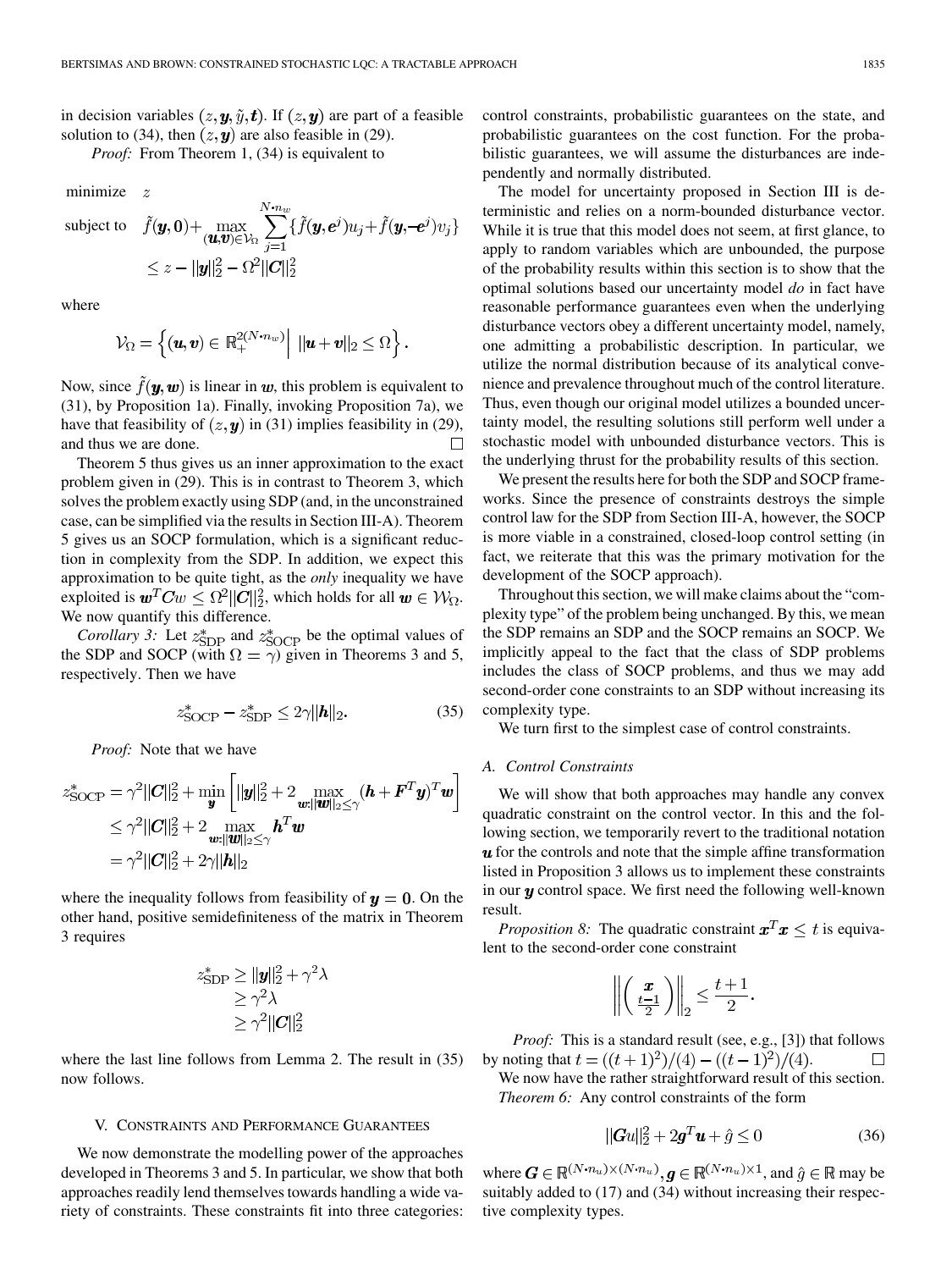*Proof:* By Proposition 8, we may write (36) as

$$
\left\| \left( \begin{array}{c} \mathbf{G} u & \mathbf{G} u + \mathbf{G} u \\ -\mathbf{g}^T \mathbf{u} - \frac{(\hat{g}+1)}{2} \end{array} \right) \right\|_2 \leq -\mathbf{g}^T \mathbf{u} - \frac{(\hat{g}-1)}{2}
$$

which is a second-order cone constraint and hence may be added to either problem without raising the complexity type.

Note that Theorem 6 implies we can tractably deal with any polyhedral or ellipsoidal constraints on the control.

#### *B. Probabilistic State Guarantees*

Since the state  $x$  of the system is not exactly known, any constraints on  $x$  can only be enforced in a probabilistic sense. To ensure probabilistic guarantees in what follows, we will operate under the typical assumption that the disturbances  $w$  are independently and normally distributed.3

*Assumption 2:* The disturbances  $w$  are independently and normally distributed with zero mean, i.e.,

$$
w \sim \mathcal{N}(\mathbf{0}, \mathbf{I}).
$$

Note that, if instead we have  $w \sim \mathcal{N}(0, \Sigma)$ , where  $\Sigma \succ 0$ , we may simply rotate coordinates and multiply the  $C_k$  matrices in the dynamics in (1) accordingly.

We now show how to explicitly ensure that linear constraints on the state will hold with a desirably high probability. The notations  $\Phi$  and  $\chi_n$  stand for the cumulative distribution functions of standard normal and  $n$ -degree chi-squared variables, respectively, and the notation  $\|\cdot\|_A$  will represent the Euclidean norm induced under the matrix  $A \succeq 0$ , i.e.,  $||x||_A = \sqrt{x^T A x}$ .

*Theorem 7:* Consider a linear system described by (1), with the state written as

$$
x = \bar{A}x_0 + \bar{B}u + \bar{C}w
$$

for appropriate matrices  $\bar{A}$ ,  $\bar{B}$ , and  $\bar{C}$ . Then under Assumption 2, we have the following.

a) The constraint

$$
\mathbf{p}^T \mathbf{u} \le q \tag{37}
$$

where  $\boldsymbol{p}=\boldsymbol{\bar{B}}^T\boldsymbol{g}, q=\hat{g}-\boldsymbol{g}^T\bar{A}\boldsymbol{x_0}-||\boldsymbol{\bar{C}}^T\boldsymbol{g}||_2\Phi^{-1}(1-\epsilon)$ implies the following guarantee:

$$
\mathbb{P}(\mathbf{g}^T \mathbf{x} > \hat{g}) \le \epsilon. \tag{38}
$$

b) The constraint

$$
\|\bar{A}x_0 + \bar{B}u\|_H \le r \tag{39}
$$

where  $r = 1 - ||\bar{C}^T H \bar{C}||_2 \chi_{Nk}^{-1} (1 - \epsilon)$  implies the following guarantee:

$$
\mathbb{P}(\boldsymbol{x}^T H \boldsymbol{x} > 1) \le \epsilon \tag{40}
$$

where  $H \succeq 0$ .

*Proof:*

a) We have

$$
\mathbb{P}(g^T x > \hat{g}) = \mathbb{P}(g^T \overline{C}w > \hat{g} - g^T \overline{A}x_0 - g^T \overline{B}u)
$$

$$
= 1 - \Phi\left(\frac{\hat{g} - g^T \overline{A}x_0 - g^T \overline{B}u}{\|\overline{C}^T g\|_2}\right)
$$

and the result follows by setting this less than or equal to  $\epsilon$  and inverting  $\Phi$ .

b) We have

$$
\mathbb{P}(\mathbf{x}^T \mathbf{H} \mathbf{x} > 1) = \mathbb{P}(\|\bar{A}\mathbf{x}_0 + \bar{B}\mathbf{u} + \bar{C}\mathbf{w}\|_{\mathbf{H}} > 1) \\
 \leq \mathbb{P}(\|\bar{A}\mathbf{x}_0 + \bar{B}\mathbf{u}\|_{\mathbf{H}} + \|\bar{C}\mathbf{w}\|_{\mathbf{H}} > 1) \\
 \leq \mathbb{P}(\{\|\bar{C}^T H \bar{C}\|_2 \|\mathbf{w}\|_2 > 1 - \|\bar{A}\mathbf{x}_0 + \bar{B}\mathbf{u}\|_{\mathbf{H}}\} \\
 = 1 - \chi_{Nk} \left( \frac{1 - \|\bar{A}\mathbf{x}_0 + \bar{B}\mathbf{u}\|_{\mathbf{H}}}{\|\bar{C}^T H \bar{C}\|_2} \right)
$$

and, again, the result follows by setting this less than or equal to  $\epsilon$  and inverting  $\chi_{Nk}$ .

Both parts of Theorem 7 are constraints that can be added to either the SDP or SOCP approaches without increasing their respective complexity types. Note that the constraint in part a) of the theorem is exact, while the constraint in b) is somewhat conservative. Care must be taken to ensure that  $H$  and  $\epsilon$  do not result in a constraint that forces the problem to be infeasible.

#### *C. Probabilistic Performance Guarantees*

In this section, we analyze the probability distribution of the cost-to-go function. We first derive a bound on the performance distribution of the cost-to-go function for a given control policy  $y$  under Assumption 2, then describe the protection guarantees and expected losses for both (17) and (34). Finally, we show how to probabilistically ensure certain levels of performance.

We emphasize that the results proven here in terms of performance guarantees are for *open-loop* control. In general, analyzing our approach in a feedback context seems difficult. Instead, we will study the closed-loop performance computationally in the Section VII.

For a given policy  $y$ , the cost function is a random variable (a function of the random disturbances)

$$
\tilde{J}(\boldsymbol{x}_0,\boldsymbol{y},\boldsymbol{w}) = \boldsymbol{w}^T \boldsymbol{C} \boldsymbol{w} + 2(\boldsymbol{h} + \boldsymbol{F}^T \boldsymbol{y})^T \boldsymbol{w} + \boldsymbol{y}^T \boldsymbol{y}.
$$

For our results in this section, we need a slightly stronger assumption.

*Assumption 3:* In addition to Assumption 2, we have  $C \succ 0$ . We see that under Assumption 3, we have

$$
\mathbb{E}[\ddot{J}(\boldsymbol{x}_{0},\boldsymbol{y},\boldsymbol{w})]=||\boldsymbol{y}||_{2}^{2}+\text{trace}(\boldsymbol{C})
$$

with  $\text{Tr}(\boldsymbol{C}) = \sum_{i=1}^{N} n_{w} \lambda_{i}$ , where  $\lambda_{i}$  are the eigenvalues of  $C$ . We now derive a key result; the proof is quite similar to a proof from [6].

<sup>3</sup>Of course, other distributional assumptions may be made; we present the normality assumption primarily because a) it provides the cleanest analytical results and b) it is the most common assumption in the literature.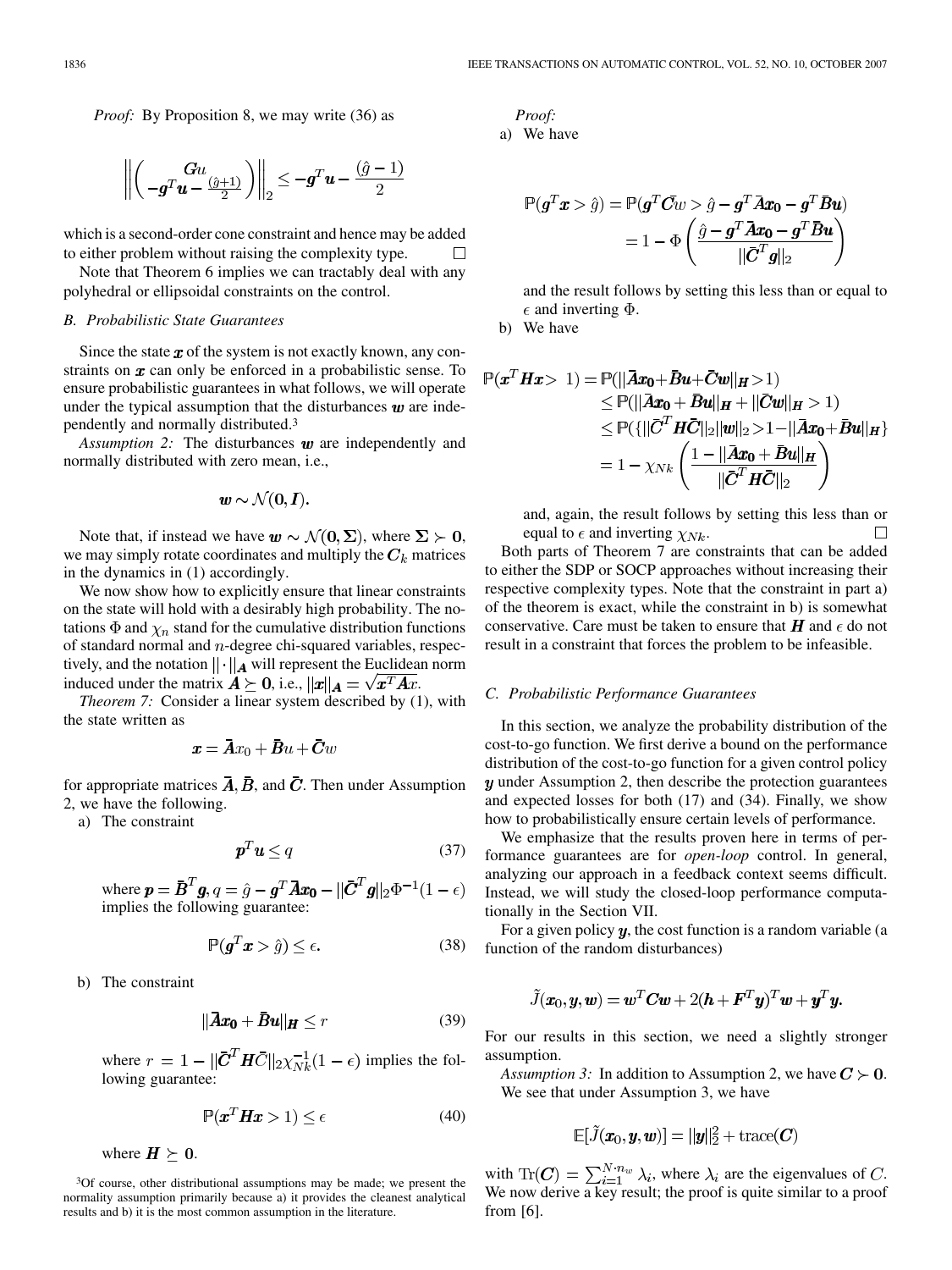*Proposition 9:* Under Assumption 3, we have

we have, after some rearranging with

$$
\mathbb{P}(\tilde{J}(\boldsymbol{x}_0, \boldsymbol{y}, \boldsymbol{w}) > z)
$$
  
\$\leq c\_\rho \exp\left(-\frac{1}{2\text{Tr}(\boldsymbol{C})} \left[ z - ||\boldsymbol{y}||\_2^2 - \frac{1}{\rho - 1} ||\boldsymbol{g}||\_{\boldsymbol{C}^{-1}}^2 \right] \right) (41)\$

where

$$
c_{\rho} = \left(\frac{\rho}{\rho - 1}\right)^{\rho/2} \tag{42}
$$

$$
\rho = \frac{\text{Tr}(C)}{\max_{i=1,\dots,N\cdot n_w} \lambda_i} > 1
$$
\n(43)

$$
g = h + F^T y. \tag{44}
$$

*Proof:* Let  $\lambda_i > 0, i = 1, \dots, N \cdot n_w$ , be the eigenvalues of  $C \succ 0$ , and  $Q<sup>T</sup> \Lambda Q$  be its eigenvalue decomposition. We then have

$$
\mathbb{P}(\tilde{J}(\boldsymbol{x}_0, \boldsymbol{y}, \boldsymbol{w}) > z) \n= \mathbb{P}(\boldsymbol{w}^T \boldsymbol{C} \boldsymbol{w} + 2(\boldsymbol{h} + \boldsymbol{F}^T \boldsymbol{y})^T \boldsymbol{w} > z - ||\boldsymbol{y}||_2^2) \n= \mathbb{P}\left(\sum_{i=1}^{N \cdot n_w} \lambda_i (v_i + f_i/\lambda_i)^2 > z - ||\boldsymbol{y}||_2^2 + ||\boldsymbol{g}||_{\boldsymbol{C}^{-1}}^2\right) \n= \mathbb{P}\left(\sum_{i=1}^{N \cdot n_w} \lambda_i u_i^2 > \tilde{z}\right)
$$

where we employ the transformations  $v = Qw, f = Q(h +$  $\mathbf{F}^T \mathbf{y}$  and we have  $u_i \sim \mathcal{N}(f_i/\lambda_i, 1)$ , independent. Finally,  $\tilde{z} = z - ||y||_2^2 + ||g||_{\mathbf{C}^{-1}}^2$  for notational convenience. Continuing, we have

$$
\mathbb{P}\left(\sum_{i=1}^{N\cdot n_w} \lambda_i u_i^2 > \tilde{z}\right) \leq \frac{\mathbb{E}\left[\exp\left(\theta \sum_{i=1}^{N\cdot n_w} \lambda_i u_i^2\right)\right]}{\exp\left(\theta \tilde{z}\right)}
$$

$$
= \frac{\prod_{i=1}^{N\cdot n_w} \mathbb{E}\left[\exp\left(\theta \lambda_i u_i^2\right)\right]}{\exp\left(\theta \tilde{z}\right)}
$$

$$
= \frac{\prod_{i=1}^{N\cdot n_w} \mathbb{E}\left[\exp\left(\frac{u_i^2}{\beta}\right)^{\beta \theta \lambda_i}\right]}{\exp\left(\theta \tilde{z}\right)}
$$

$$
\leq \frac{\prod_{i=1}^{N\cdot n_w} \mathbb{E}\left[\exp\left(\frac{u_i^2}{\beta}\right)^{\beta \theta \lambda_i}\right]}{\exp\left(\theta \tilde{z}\right)}
$$

where we require  $\theta > 0$ ,  $\beta \theta \lambda_i \leq 1$ , and  $\beta > 2$ . The first line above follows from the Markov inequality, the second follows from independence of the  $u_i$ , and the last line follows from Jensen's inequality. Now noting that under  $u_i \sim \mathcal{N}(f_i/\lambda_i, 1)$ , we have

$$
\mathbb{E}\left[\exp\left(\frac{u_i^2}{\beta}\right)\right] = \sqrt{\frac{\beta}{\beta - 2}} \exp\left(\frac{1}{\beta - 2} (f_i/\lambda_i)^2\right)
$$

$$
\theta=1/(\beta\max_{i=1,\ldots,N\cdot n_w}\lambda_i)
$$

$$
\Pi_{i=1}^{N \cdot n_w} \mathbb{E} \left[ \exp \left( \frac{u_i^2}{\beta} \right)^{\beta \theta \lambda_i} \right]
$$
  
\n
$$
= \frac{\Pi_{i=1}^{N \cdot n_w} \left( \sqrt{\frac{\beta}{\beta - 2}} \exp \left( \frac{1}{\beta - 2} (f_i / \lambda_i)^2 \right) \right)^{\beta \theta \lambda_i}}{\exp (\theta \tilde{z})}
$$
  
\n
$$
= \frac{\left( \frac{\beta}{\beta - 2} \right)^{\rho/2} \exp \left( \frac{2\rho}{\beta(\beta - 2)} \frac{||g||_{C^{-1}}^2}{\text{Tr} C} \right)}{\exp \left( \frac{\rho}{\beta} \left[ \frac{z - ||g||_2^2}{\text{Tr} C} \right] \right)}.
$$

Finally, we set  $\beta = 2\rho > 2$  and the result follows.

Note that the bound in  $(41)$  is for *any* policy  $y$ , and we have in no way imposed the structure of either of the approaches developed in Sections III or IV. Now utilizing the structure of the SDP and the SOCP, we may quantify more precisely what we gain in terms of performance protection with both approaches. This protection comes at the price of some degradation of expected performance, and we also quantify this decrease.

*Theorem 8:* Under Assumption 3, and with  $E[J(\mathbf{x}_0, \mathbf{0}, \mathbf{w})]$ the expected value of the Riccati approach, we have the following.

a) If  $(y_{SDP}^*, z_{SDP}^*)$  are feasible in SDP (17), then the expected performance loss is bounded as

$$
\mathbb{E}[\tilde{J}(\boldsymbol{x}_0, \boldsymbol{y}_{\text{SDP}}^*, \boldsymbol{w})] - \mathbb{E}[\tilde{J}(\boldsymbol{x}_0, \boldsymbol{0}, \boldsymbol{w})] \le 2||\boldsymbol{h}||_2 \gamma \quad (45)
$$

while we gain the following level of probabilistic protection:

$$
\mathbb{P}(\tilde{J}(\boldsymbol{x}_0, \boldsymbol{y}_{\text{SDP}}^*, \boldsymbol{w}) > z_{\text{SDP}}^*) \le \alpha \exp\left(-\frac{\rho}{2}\gamma^2\right) \quad (46)
$$

where

$$
\alpha = c_{\rho} \exp\left(\frac{1}{2(\rho - 1)\text{Tr}\mathbf{C}} \delta^2\right)
$$

$$
\delta = ||\mathbf{C}^{-1}||_2 \left[||\mathbf{h}||_2 + ||\mathbf{F}\mathbf{F}^T||_2 \sqrt{2||\mathbf{h}||_2\gamma}\right].
$$

b) If  $(y_{\text{SOCP}}^*, z_{\text{SOCP}}^*)$  are feasible in SOCP (34), then the expected performance loss is bounded as

$$
\mathbb{E}[\tilde{J}(\boldsymbol{x}_0, \boldsymbol{y}_{\text{SOCP}}^*, \boldsymbol{w})] - \mathbb{E}[\tilde{J}(\boldsymbol{x}_0, 0, \boldsymbol{w})] \le 4 ||\boldsymbol{h}||_2 \Omega \quad (47)
$$

while we gain the following level of probabilistic protection:

$$
\mathbb{P}(\tilde{J}(\boldsymbol{x}_0, \boldsymbol{y}_{\text{SOCP}}^*, \boldsymbol{w}) > z_{\text{SOCP}}^*\) \leq \sqrt{\frac{e}{2}} \Omega \exp\left(-\frac{\Omega^2}{4}\right). \quad (48)
$$

 $\Box$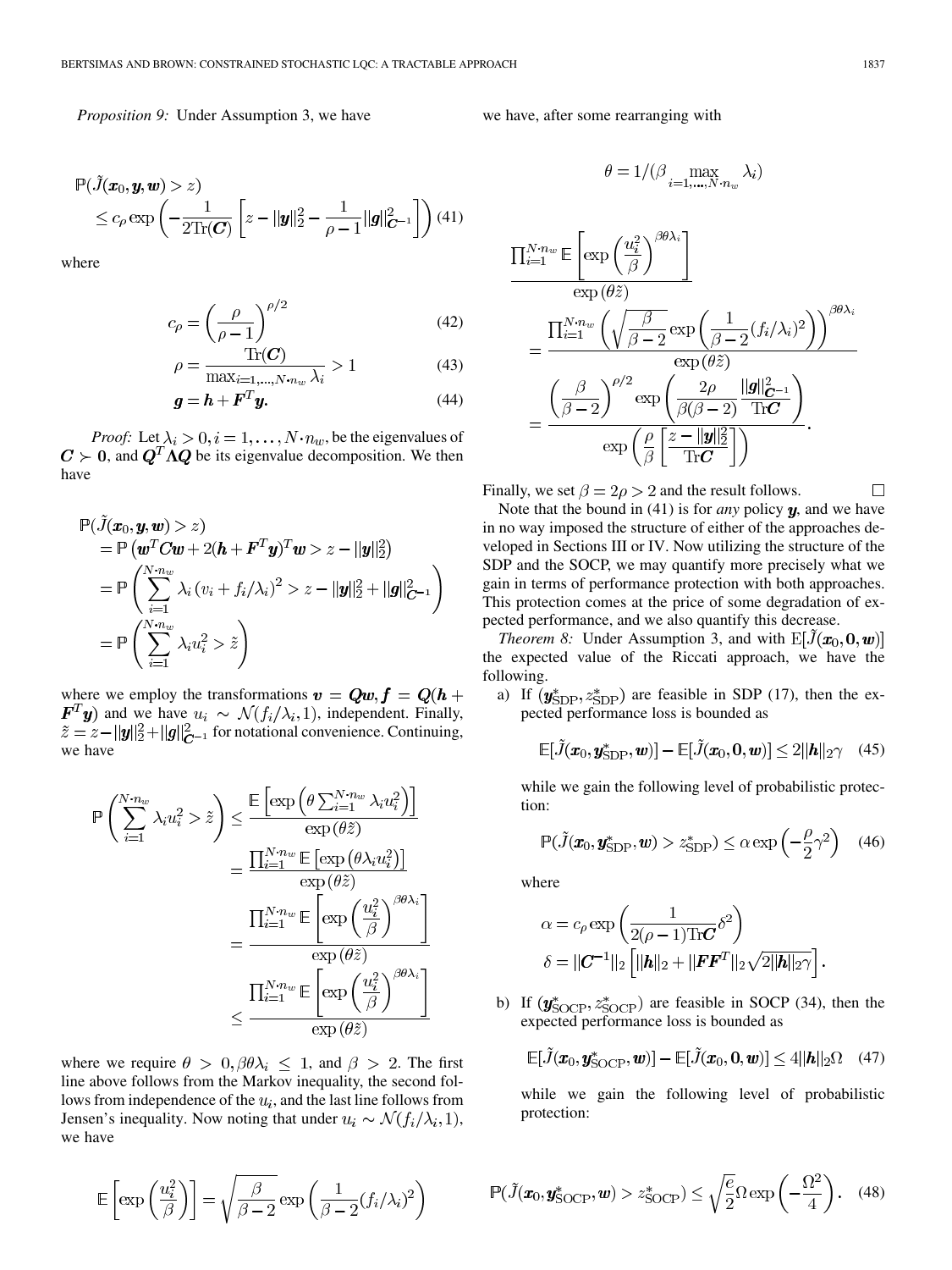*Proof:*

a) For the expected loss from the Riccati approach, note that the optimal Riccati solution, from Corollary 1, is  $y = 0$ , and that the expected performance of *any* policy is just given by

$$
\mathbb{E}[\tilde{J}(\boldsymbol{x}_0,\boldsymbol{y},\boldsymbol{w})]=\|\boldsymbol{y}\|_2^2+\text{Tr}\boldsymbol{C}.
$$

Therefore, noting that feasibility of  $(y_{SDP}^*, z_{SDP}^*)$  in SDP (17) requires  $||y_{SDP}^*||_2^2 \le z_{SDP}^* - ||C||_2^2 \gamma^2$ , we have

$$
\mathbb{E}[\tilde{J}(\pmb{x}_0, \pmb{y}_{\text{SDP}}^*, \pmb{w})] - \mathbb{E}[\tilde{J}(\pmb{x}_0, \pmb{0}, \pmb{w})]
$$
\n
$$
= \|\pmb{y}_{\text{SDP}}^*\|_2^2
$$
\n
$$
\leq z_{\text{SDP}}^* - \|\pmb{C}\|_2^2 \gamma^2
$$
\n
$$
= \min_{\pmb{y}} \left[ \|\pmb{y}\|_2^2 + \max_{\pmb{w} \in \mathcal{W}_{\gamma}} \pmb{w}^T \pmb{C} w
$$
\n
$$
+ 2(\pmb{h} + \pmb{F}^T \pmb{y})^T \pmb{w} \right] - \|\pmb{C}\|_2^2 \gamma^2
$$
\n
$$
\leq \max_{\pmb{w} \in \mathcal{W}_{\gamma}} \left[ \pmb{w}^T \pmb{C} w + 2(\pmb{h} + \pmb{F}^T \pmb{y})^T \pmb{w} \right] - \|\pmb{C}\|_2^2 \gamma^2
$$
\n
$$
\leq \|\pmb{C}\|_2^2 \gamma^2 + 2\|\pmb{h}\|_2 \gamma - \|\pmb{C}\|_2^2 \gamma^2
$$
\n
$$
= 2\|\pmb{h}\|_2 \gamma.
$$

The first line follows from feasibility of  $(y_{SDP}^*, z_{SDP}^*)$  as stated above; the next line follows from the definition of  $z_{SDP}^*$ ; the next line follows by noting that  $y = 0$  is feasible in the SDP; and the second-to-last line follows by bounding the maximum value of the given function over all  $w \in \mathcal{W}_{\gamma}$ .

For the probabilistic guarantee of (46), we note, from Proposition 9 and feasibility of  $(y_{SDP}^*, z_{SDP}^*)$  that

$$
\mathbb{P}(J(\pmb{x}_0, \pmb{y}_{\text{SDP}}^*, \pmb{w}) > z_{\text{SDP}}^*\n) \n\leq c_\rho \exp\left(-\frac{1}{2\text{Tr}(C)} \left[z_{\text{SDP}}^*\right.\\
- \|\pmb{y}_{\text{SDP}}^*\|_2^2 - \frac{1}{\rho - 1} \|\pmb{g}\|_{C^{-1}}^2\right)\n\leq c_\rho \exp\left(-\frac{1}{2\text{Tr}(C)} \left[\|\pmb{C}\|_2^2 \gamma^2 - \frac{1}{\rho - 1} \|\pmb{g}\|_{C^{-1}}^2\right]\right) \n= c_\rho \exp\left(\frac{1}{2(\rho - 1)\text{Tr}(C)} \|\pmb{g}\|_{C^{-1}}^2\right) \exp\left(-\frac{\rho}{2}\gamma^2\right).
$$

Now, we have

$$
||g||_{C^{-1}} = ||h + F^T y^*_{\text{SDP}}||_{C^{-1}}\leq ||C^{-1}||_2 ||h + F^T y^*_{\text{SDP}}||_2\leq ||C^{-1}||_2 [||h||_2 + ||F^T y^*_{\text{SDP}}||_2]\leq ||C^{-1}||_2 [||h||_2 + ||F F^T ||_2 ||y^*_{\text{DDP}}||_2]\leq ||C^{-1}||_2 [||h||_2 + ||F F^T ||_2 \sqrt{2||h||_2 \gamma}]
$$

where we have repeatedly used matrix norm bounds and the Schwartz inequality, and, in the last line, utilized the bound for  $||y^*_{SDP}||_2^2$  derived in the expected loss above. The result now follows.

b) The expected loss for the SOCP follows exactly analogously to the proof for the expected loss for the SDP in a) by noting that feasibility of  $(y^*_{\text{SOCP}}, z^*_{\text{SOCP}})$  in the SOCP implies feasibility in the SDP (Proposition 7), replacing  $\gamma$ with  $\Omega$ , and then noting the result of Corollary 3 (namely,  $z_{\text{SOCP}}^* - z_{\text{SDP}}^* \leq 2\Omega \|\boldsymbol{h}\|_2$ ). The probabilistic bound follows by directly applying Theorem 2.  $\Box$ 

Theorem 8 quantifies the expected loss and a probabilistic protection level for both approaches. Note that the expected loss from the Riccati equation can be bounded by a quantity linear in the size of the uncertainty set ( $\gamma$  or  $\Omega$ ). Moreover, the protection level bounds are both of a similar nature  $(\mathcal{O}(\gamma \exp(-\gamma^2))$  and  $\mathcal{O}(\Omega \exp(-\Omega^2))$ .

In addition to simply describing performance, we may also want to explicitly protect against certain threshold performance levels. We now show how to do this.

*Theorem 9:* Under Assumption 3, the convex quadratic constraint

$$
\mathbf{y}^T P \mathbf{y} + 2 \mathbf{q}^T \mathbf{y} \le r \tag{49}
$$

where

$$
P = I + \frac{1}{\rho - 1} F C^{-1} F^T > 0 \tag{50}
$$

$$
q = \frac{1}{\rho - 1}FC^{-1}h\tag{51}
$$

$$
r = z + 2\text{Tr}\mathbf{C}\ln(\epsilon/c_{\rho}) - \frac{1}{\rho - 1}\mathbf{h}^{T}(\mathbf{C})^{-1}\mathbf{h}
$$
 (52)

implies the following guarantee:

$$
\mathbb{P}(\tilde{J}(\boldsymbol{x}_0,\boldsymbol{y},\boldsymbol{w})>z)\leq\epsilon.\tag{53}
$$

*Proof:* The proof follows directly from Proposition 9 in straightforward fashion, noting the implications

$$
\mathbf{y}^T P \mathbf{y} + 2\mathbf{q}^T \mathbf{y} \le r
$$
  
\n
$$
\Rightarrow ||\mathbf{y}||_2^2 + \frac{1}{\rho - 1} ||\mathbf{g}||_{C^{-1}}^2 \le z + 2 \text{Tr}(C) \ln(\epsilon/c_\rho)
$$
  
\n
$$
\Rightarrow c_\rho \exp\left(-\frac{1}{2 \text{Tr}(C)} \left[z - ||\mathbf{y}||_2^2 - \frac{1}{\rho - 1} ||\mathbf{g}||_{C^{-1}}^2\right]\right) \le \epsilon
$$
  
\n
$$
\Rightarrow \mathbb{P}(\tilde{J}(\mathbf{x}_0, \mathbf{y}, \mathbf{w}) > z) \le \epsilon
$$

where  $P$ ,  $q$ , and  $r$  are defined in (50)–(52). Positive definiteness of P follows from positive definiteness of  $I$  and  $C$ , and thus the constraint is a convex quadratic constraint. П

We see that (49) is a convex quadratic constraint and hence may be added (in the same manner as in the proof of Theorem 6) to either approach without increasing their respective complexity types. Note that we may only ensure against appreciably high levels of cost. In fact, a simple necessary (but not sufficient) condition to retain feasibility of the problem is the requirement

$$
z \geq -2\text{Tr}(C)\ln(\epsilon/c_{\rho}).
$$

## VI. IMPERFECT STATE INFORMATION

In some cases, we may not know the state  $x_0$  of the system exactly. Rather, we may only have an estimate  $\hat{x}_0$  of the current state. In standard dynamic programming texts (see [4]), it is shown that in the case where noise-corrupted state observations of the form

$$
\boldsymbol{v}_k=\boldsymbol{H}_k\boldsymbol{x}_k+\boldsymbol{\delta}_k
$$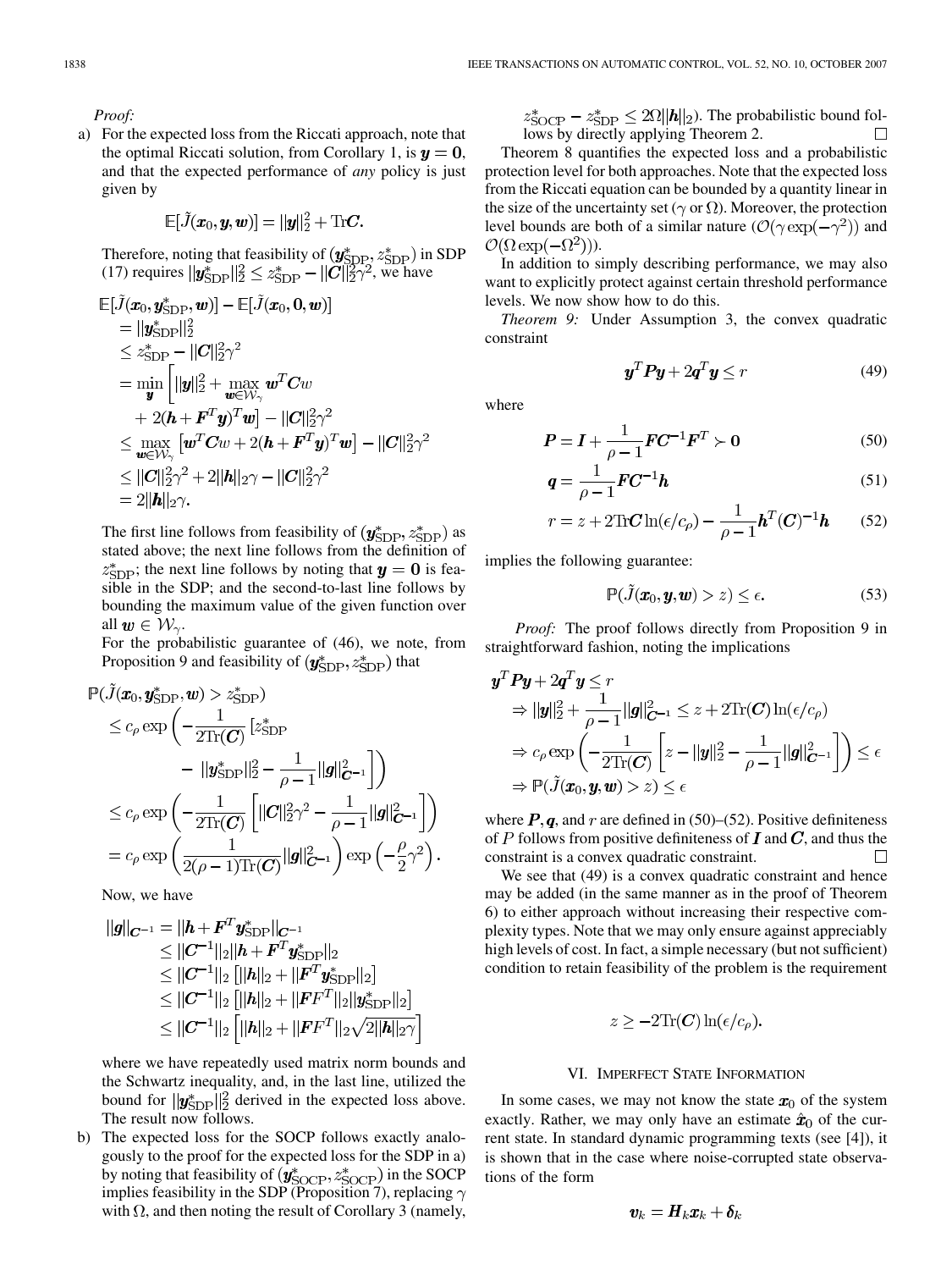are available, with  $H_k$  known matrices and  $\delta_k$  additive noise with finite second moment, then the resulting optimal policy is a modified Riccati equation. Here, we assume the following model for the state estimate  $\hat{x}_0$ :

$$
\hat{x}_0 = x_0 + \eta \tag{54}
$$

where  $\eta$  is a noise term with some distribution. We will show that the form of the cost-to-go function is unchanged by the added uncertainty in the state by now viewing the disturbances as  $\hat{\mathbf{w}} = [\eta^T \quad \mathbf{w}^T]^T$ . As a consequence, we can apply either of the robust approaches to the problem with imperfect state information of the form given in (54).

*Proposition 10:* With noisy estimates of the state given by (54), the cost-to-go can be written in the form

$$
\hat{J}_{\boldsymbol{u}}(\hat{x}_0) = \hat{x}_0^T \hat{A} \hat{x}_0 + 2\hat{a}^T \hat{x}_0 + 2\hat{b}^T \boldsymbol{u} + \boldsymbol{u}^T B \boldsymbol{u} \n+ 2\hat{w}^T \hat{c} + \hat{w}^T \hat{C} \hat{w} + 2\boldsymbol{u}^T \hat{D} \hat{w}
$$
\n(55)

where  $\hat{A}$ ,  $\hat{a}$ , and  $B$  are as in Proposition 2,  $\hat{b}$  is as in Proposition 2 with  $\hat{x}_0$  replacing  $x_0$ , and

$$
\hat{c} = \left[ \begin{matrix} -\hat{a} - \hat{A}\hat{x}_{0} \\ \left(\sum_{k=0}^{N-1} \tilde{C}_{k-1}^{T} Q_{k} \tilde{A}_{k-1}\right) \hat{x}_{0} + \sum_{k=0}^{N-1} \tilde{C}_{k-1}^{T} q_{k} \end{matrix} \right] \n\hat{C} = \left[ \begin{matrix} \hat{A} & -\sum_{k=1}^{N} \tilde{C}_{k-1}^{T} Q_{k} \tilde{C}_{k-1} \\ -\sum_{k=1}^{N} \tilde{C}_{k-1}^{T} Q_{k} \tilde{C}_{k-1} & C \end{matrix} \right] \n\hat{D} = \left[ \begin{matrix} -\sum_{k=1}^{N} \left( R_{k+1} + \tilde{B}_{k-1}^{T} Q_{k} \tilde{B}_{k-1} \right) \\ D \end{matrix} \right]
$$

Furthermore, the matrix  $\hat{C}$  is positive semidefinite.

*Proof:* The proof follows by recalling the original, perfect state cost form of

$$
\begin{aligned} J_{\boldsymbol{u}}(\boldsymbol{x}_0) &= 2\hat{\boldsymbol{a}}^T\boldsymbol{x}_0 + \boldsymbol{x}_0^T\hat{\boldsymbol{A}}\boldsymbol{x}_0 + 2\boldsymbol{b}^T\boldsymbol{u} + \boldsymbol{u}^T\boldsymbol{B}\boldsymbol{u} + 2\boldsymbol{c}^T\boldsymbol{w} \\ &+ \boldsymbol{w}^T\boldsymbol{C}\boldsymbol{w} + 2\boldsymbol{u}^T\boldsymbol{D}\boldsymbol{w} \end{aligned}
$$

(14). Simply substituting  $x_0 = \hat{x}_0 - \eta$  and collecting terms, (55) follows. To see that  $\hat{C} \succeq 0$ , note, using the original definitions of  $\hat{A}$  and  $C$ , we have

$$
\begin{split} \hat{\pmb{C}} &= \begin{bmatrix} \sum_{k=1}^{N} \widetilde{\pmb{A}}_{k-1}^{T} \pmb{Q}_{k} \widetilde{\pmb{A}}_{k-1} & -\sum_{k=1}^{N} \widetilde{\pmb{C}}_{k-1}^{T} \pmb{Q}_{k} \widetilde{\pmb{C}}_{k-1} \\\ -\sum_{k=1}^{N} \widetilde{\pmb{C}}_{k-1}^{T} \pmb{Q}_{k} \widetilde{\pmb{C}}_{k-1} & \sum_{k=1}^{N} \widetilde{\pmb{C}}_{k-1}^{T} \pmb{Q}_{k} \widetilde{\pmb{C}}_{k-1} \end{bmatrix} \\ &= \sum_{k=1}^{N} \begin{bmatrix} \widetilde{\pmb{A}}_{k-1}^{T} \pmb{Q}_{k} \widetilde{\pmb{A}}_{k-1} & -\widetilde{\pmb{C}}_{k-1}^{T} \pmb{Q}_{k} \widetilde{\pmb{C}}_{k-1} \\\ -\widetilde{\pmb{C}}_{k-1}^{T} \pmb{Q}_{k} \widetilde{\pmb{C}}_{k-1} & \widetilde{\pmb{C}}_{k-1}^{T} \pmb{Q}_{k} \widetilde{\pmb{C}}_{k-1} \end{bmatrix} \\ &= \sum_{k=1}^{N} \begin{bmatrix} \widetilde{\pmb{A}}_{k-1} & -\widetilde{\pmb{C}}_{k-1} \end{bmatrix}^{T} \pmb{Q}_{k} \begin{bmatrix} \widetilde{\pmb{A}}_{k-1} & -\widetilde{\pmb{C}}_{k-1} \end{bmatrix} \\ &\succeq \pmb{0} \end{split}
$$

where the last line follows, since it is a sum of similarity transformations of positive definite matrices  $(Q_k \succ 0)$ .  $\Box$ 

# VII. COMPUTATIONAL RESULTS

We have written routines for solving the control law of Section III-A as well as SOCP (34) in Section IV. The routines

TABLE II AVERAGE RELATIVE COST INCREASE [SDP (UPPER), SOCP (MIDDLE)] AND STABILITY INCREASE [SDP (LOWER)] ALL VERSUS RICCATI FOR VARIOUS  $\gamma$  and Disturbance Distributions

| Average relative cost increase $(\%)$ , SDP  |           |      |     |           |     |     |
|----------------------------------------------|-----------|------|-----|-----------|-----|-----|
| $\gamma$                                     |           | .001 | .01 | $\cdot$ 1 |     | 10  |
|                                              | .01       | .00  | .05 | 4.0       | 51  | 51  |
|                                              | . 1       | .00  | .13 | 4.8       | 54  | 54  |
| $\sigma$                                     |           | .04  | .45 | 5.0       | 48  | 49  |
|                                              | 10        | .00  | .02 | .20       | 2.8 | 19  |
| Average relative cost increase $(\%)$ , SOCP |           |      |     |           |     |     |
|                                              | $\gamma$  | .001 | .01 | $\cdot$   |     | 10  |
|                                              | .01       | .00  | .05 | 4.0       | 135 | 140 |
|                                              | $\cdot$ 1 | .00  | .13 | 4.8       | 102 | 131 |
| $\sigma$                                     |           | .04  | .45 | 5.0       | 145 | 150 |
|                                              | 10        | .00  | .02 | .20       | 4.6 | 48  |
| Stability increase $(\%)$ , SDP              |           |      |     |           |     |     |
| $\gamma$                                     |           | .001 | .01 | $\cdot$ 1 |     | 10  |
|                                              | .01       | .16  | 1.5 | 17        | 110 | 120 |
|                                              | .10       | .13  | 1.5 | 15        | 80  | 86  |
| $\sigma$                                     |           | .06  | .57 | 5.1       | 15  | 19  |
|                                              | 10        | .00  | .01 | .13       | .41 | 7.7 |

have been implemented in a Matlab environment and the SeDuMi [16] package has been used for the underlying optimization problems. In this section, we explore computationally the performance of our approach in closed-loop control in a variety of ways.

## *A. Performance in the Unconstrained Case*

Here we compare the performance of the optimal policy in Theorem 4 to that given by the Riccati equation for a problem without constraints. We considered a simple, ten-stage problem with time-invariant state, control, and disturbance matrices  $A =$  $1, B = 1$ , and  $C = 1$ , initial state  $x_0 = -1$ . The cost function was given by  $Q_k = (1/2)^k$ ,  $R_k = (1/2)^k$ , and  $q_k = r_k = 0$  for all  $k \in \{0, \ldots, 10\}.$ 

We ran 1000 trials of the closed-loop policies for the Riccati approach and the control law of Theorem 4 and tabulated the average percentage increase in cost (over Riccati) for various values of  $\gamma$ . Disturbances vectors were generated at each iteration by  $\mathcal{N}(0, \sigma^2)$ , where  $\sigma$  is a parameter we varied. Table II lists the results.

We observe the following from these computational results.

- 1) For  $\gamma$  small, this approach does not result in a marked increase in expected cost.
- 2) For  $\gamma$  beyond a certain value, the expected cost increase does not change. This is not surprising, since for  $\gamma$  large enough, we have  $\gamma > \gamma_{\text{thresh}}$  [Proposition 6b)] at each iteration. In this case, there will be no change in the policy given by Theorem 4 for further increases in  $\gamma$ , so the performance, on average, will not change.
- 3) The policies given by Theorem 4 are more conservative than the traditional, Riccati approach. As such, the distribution in the cost is more stable for larger  $\gamma$ . Here, we measure stability in terms of the standard deviation of the first upper tail moment. Specifically, if we denote the cost distribution under a control policy  $\pi$  by the random variable  $J_{\pi}$ , then the stability results reported are

Stability<sub>$$
\pi
$$</sub> =  $\sigma$ ( $\mathbb{E}[\max(J_{\pi} - \mathbb{E}J_{\pi}, 0)])$ .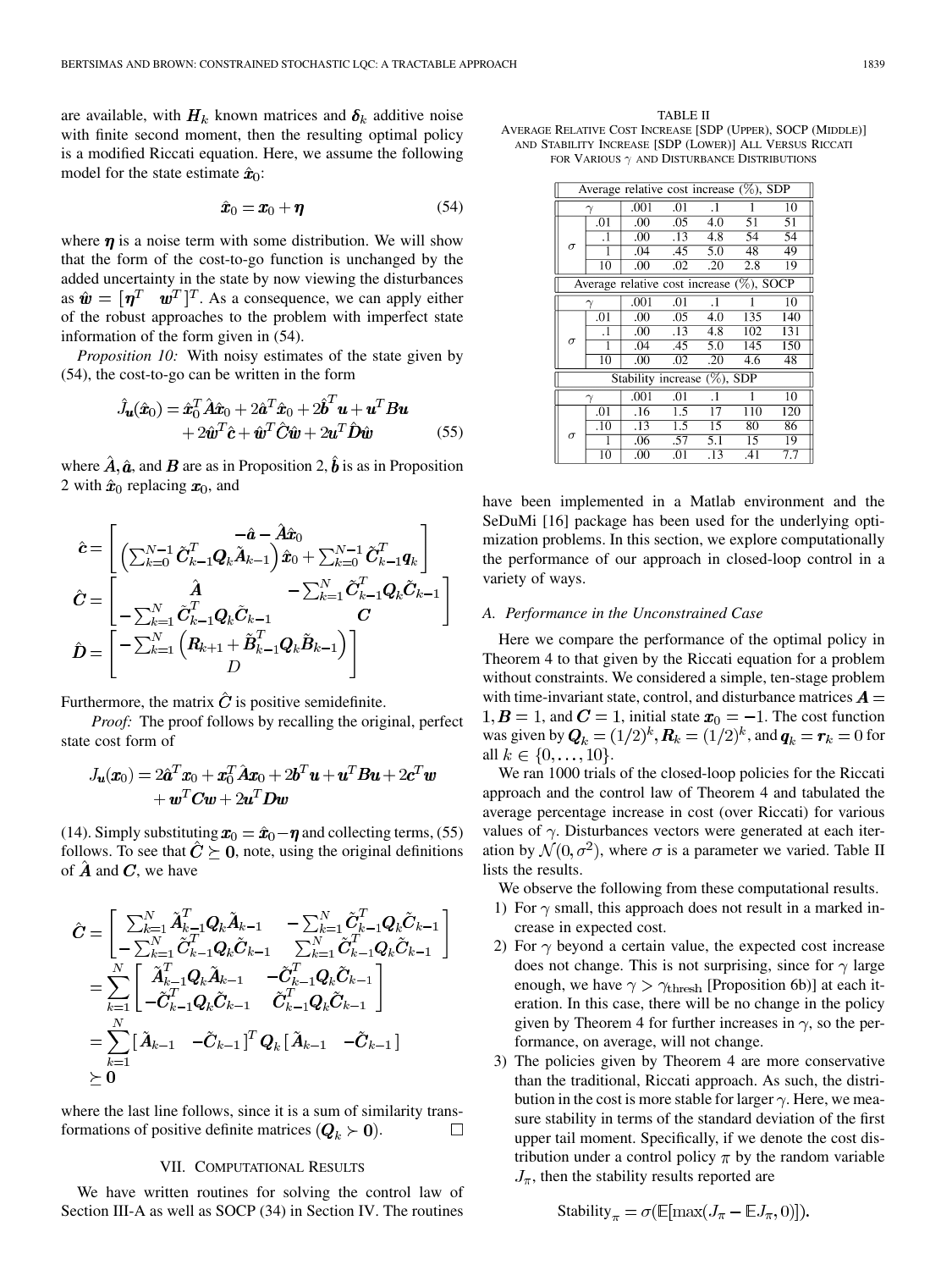We chose the upper tail moment because downside variability in the cost is potentially beneficial. The policies given by Theorem 4 give, for the most part, significantly more stable policies than the Riccati policy. Thus, by varying  $\gamma$ , there is a tradeoff between expected value of the cost and *variability* of the cost.

4) Although we only report results for a  $N = 10$  stage problem here, the results are similar for other dimensions and other problem instances.

#### *B. SOCP Performance in the Unconstrained Case*

The SOCP approach from Section IV has been developed for use in the constrained case (i.e., when we cannot use the control law given in Theorem 4). As it is an approximation to SDP (17), however, it is relevant to examine how good this approximation is when we have no constraints. We ran 100 trials of the problem instance from the previous section and compared the performance of SOCP (34) to the control law in Theorem 4, with both approaches run closed-loop. The results are shown in Table II, again versus  $\gamma$  and under various disturbance distributions.

Note that the shape of the expected cost increase for SOCP (34) versus  $\gamma$  is essentially the same as that for the control law of Theorem 4, just with a higher asymptote for large  $\gamma$ . For  $\gamma \ll 1$ , however, the performance of the SOCP approximation is essentially indistinguishable from that of the control law in Theorem 4.

#### *C. Effect of Constraints on Runtime*

Here we present resulting run times for various values of  $N$ for a problem with  $n_x = n_u = n_w = 1, A_k = B_k = 1, C_k =$  $1/(2N)$ ,  $\mathbf{Q}_k = 1$ ,  $\mathbf{q}_k = 0$ ,  $\mathbf{R}_k = 0$ ,  $\mathbf{r}_k = 0$ , and  $\mathbf{x}_0 = 1$ . For all trials we use  $\Omega = 0$ . The machine is running Linux on a 2.2 GHz processor with 1.0 GB RAM. The results are listed in Table III. Note that in this case we are solving the problem in open loop. We note the following.

- 1) The presence of any of the constraints listed does not result in marked increases in run time for fixed  $N$ .
- 2) For the objective guarantee, we use  $\epsilon = 0.2$  for  $N = 10$ and  $\epsilon = 0.1$  for all other N. In the unconstrained case, we can only guarantee that  $\mathbb{P}(J_{\mathbf{u}_0}(\mathbf{x}_0) > 2E[J_{\mathbf{u}_0}(\mathbf{x}_0)]) \leq 1$ , where  $u_0$  is the optimal policy in that case. As we can see, however, without significant increase in expected cost we are able to ensure that this bad event occurs with probability no greater than  $\epsilon$ .
- 3) The constraints  $\mathbf{u} \geq 0$  result in very large increases in expected cost. This is merely due to the fact that it is a very restrictive restraint and not a drawback of the proposed approaches.
- 4) Although we do not report the run-times here, we ran this simulation for the SDP with the listed constraints as well. Typically this runs  $\mathcal{O}(N)$  longer than the SOCP, solidifying our assertion that the SOCP is much more suitable to efficient, closed-loop control.

# *D. Performance on a Problem With Constraints*

Here we compared the performance of SOCP (34) versus the optimal policy for a five-stage problem with the constraints  $u_k \geq 0$  for  $k \in \{0, \ldots, 4\}$ . The problem data were  $A_k =$ 

TABLE III RUN-TIME IN SECONDS AND COST INCREASE FROM UNCONSTRAINED FOR THE SOCP APPROACH WITH VARIOUS CONSTRAINTS

| Run Time (sec.)                                                                                                                     |         |        |         |  |  |
|-------------------------------------------------------------------------------------------------------------------------------------|---------|--------|---------|--|--|
| N                                                                                                                                   | 10      | 100    | 1000    |  |  |
| No constraints                                                                                                                      | 0.06    | 0.47   | 346.00  |  |  |
| $\mathbb{P}\left(J_{\boldsymbol{u}_0}(\boldsymbol{x}_0) > 2\mathrm{E}[J_{\boldsymbol{u}_0}(\boldsymbol{x}_0)]\right) \leq \epsilon$ | 0.16    | 1.87   | 938.10  |  |  |
| $\mathbb{P}(x_i < 0) \leq .01$                                                                                                      | 0.14    | 1.54   | 1279.90 |  |  |
| $\boldsymbol{u}\geq 0$                                                                                                              | 0.11    | 1.57   | 1550.50 |  |  |
| $\mathbb{P}\left(x_i<0\right)\leq 0.01 \& \mathbf{u}\geq 0$                                                                         | 0.11    | 1.55   | 1546.90 |  |  |
| Increase from Unconstrained, Expected Cost Per Stage (%)                                                                            |         |        |         |  |  |
|                                                                                                                                     | ю       | 100    | 1000    |  |  |
| $\mathbb{P}\left(J_{\boldsymbol{u}_0}(\boldsymbol{x}_0) > 2\mathrm{E}[J_{\boldsymbol{u}_0}(\boldsymbol{x}_0)]\right) \leq \epsilon$ | 0.79    | 1.35   | 0.00    |  |  |
| $\mathbb{P}(x_i < 0) \leq .01$                                                                                                      | 86.24   | 91.89  | 100.00  |  |  |
| $\boldsymbol{u}\geq 0$                                                                                                              | 7261.24 | 6.82E5 | 7.15E7  |  |  |
| $\mathbb{P}\left(x_i<0\right)\leq .01 \& \mathbf{u}\geq 0$                                                                          | 7261.24 | 6.82E5 | 7.15E7  |  |  |

TABLE IV AVERAGE RELATIVE COST INCREASE FOR SOCP VERSUS RICCATI FOR VARIOUS  $\gamma$  and Discount Factors

|  |  | Average relative cost increase $(\%)$ , SOCP |          |     |      |     |  |  |
|--|--|----------------------------------------------|----------|-----|------|-----|--|--|
|  |  | -001                                         |          |     |      |     |  |  |
|  |  |                                              | $\Omega$ | -00 | - 02 | 1.5 |  |  |
|  |  |                                              |          |     |      |     |  |  |
|  |  |                                              |          |     |      |     |  |  |

 $1, B_k = 1$ , and  $C_k = 1$  for  $k = \{0, \ldots, 4\}$ , initial state  $x_0 = -.6$ . The cost function was given by  $Q_k = \beta^k, R_k = \beta^k$ , and  $q_k = 0, r_k = -\beta^k$ , for all  $k \in \{0, ..., 4\}$ . Here,  $\beta$  is a discounting factor that we varied in the simulations. Note that smaller  $\beta$  implies that the cost associated with later stages is less important. We compared this to the optimal control law (computed with enumeration over a grid approximation) when the disturbances satisfy  $w_k \sim \mathcal{N}(0, 0.1)$ . The results are illustrated in Table IV, and we note the following.

- 1) The form of the increase in expected relative cost is very similar to the unconstrained case. In particular, for  $\gamma \ll 1$ , there is very little degradation in performance from the optimal policy. For large enough  $\gamma$ , the performance approaches an upper limit (in the range 20–40% in this case) and does not go beyond that.
- 2) The performance loss is better for smaller  $\beta$ . This makes intuitive sense, as our approach does not exactly capture the tradeoff between current costs and future costs. When  $\beta$  is smaller, then, future costs are less relevant and SOCP (34), which is myopic, will perform better.
- 3) For  $\beta = 1$ , we see that our approach appears to outperform the optimal policy for small  $\gamma$ . This can be attributed due to small error in computing the optimal policy due to the discrete grid approximation.

# VIII. CONCLUSION

A primary open question of interest is how to simplify this approach even further in the presence of constraints. The best we have here is to solve an SOCP at each step. From Section VII, we see how the complexity of this problem grows faster than linearly with the size of the problem. For large enough problems, solving this in closed loop will become overly burdensome. It remains to be seen if the constrained SOCP has a structure that can be simplified for more efficient computations.